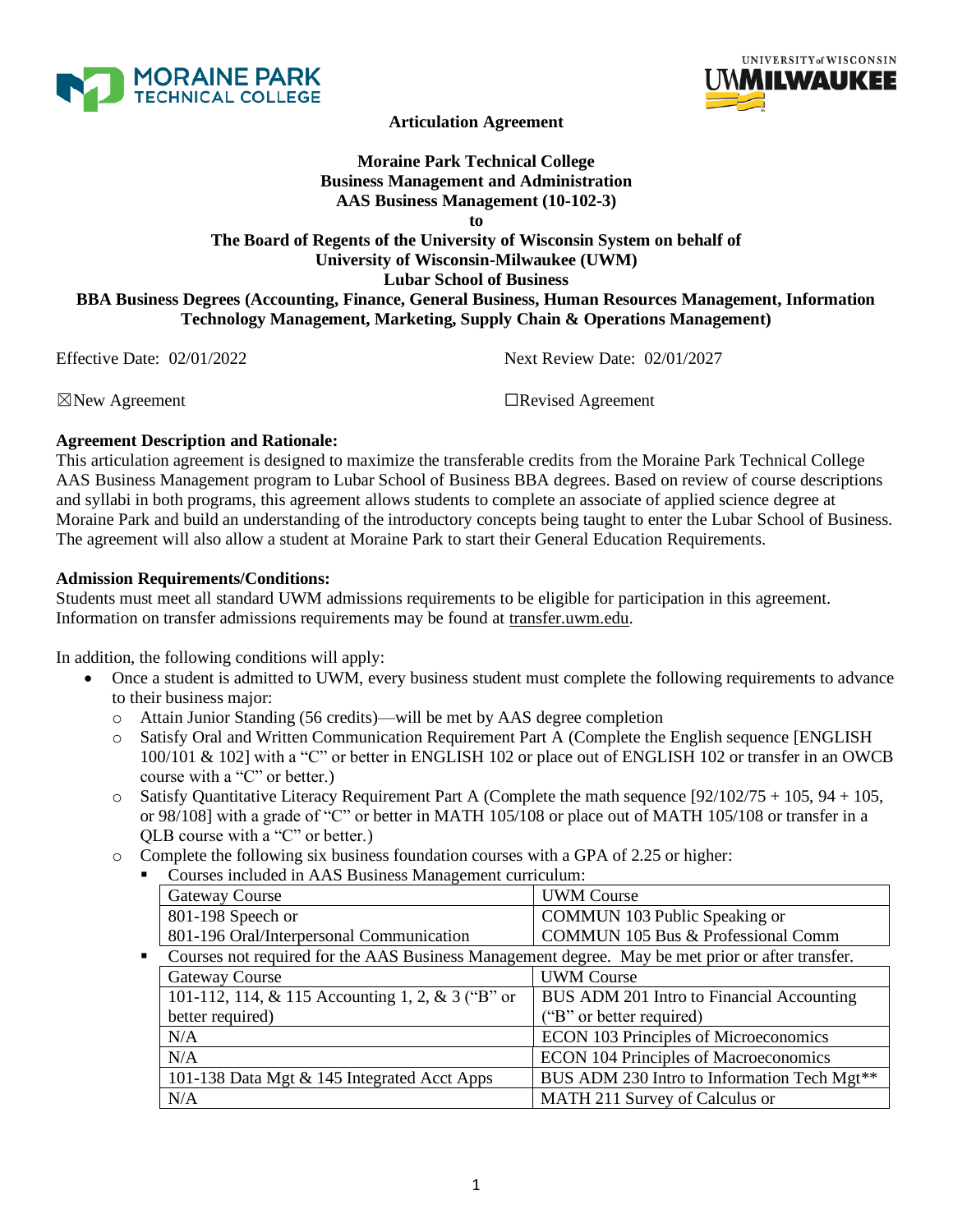|  |                                                                                            | MATH 208 Quantitative Models for Business |
|--|--------------------------------------------------------------------------------------------|-------------------------------------------|
|  | • Obtain a cumulative GPA of 2.5 or above in ALL coursework, including transfer coursework |                                           |

### **Articulation Transfer Agreement Terms:**

The terms of this agreement apply to Moraine Park students who successfully complete the AAS Business Management degree, meet the conditions set forth herein for UWM's Lubar School of Business, and enroll in a Bachelor of Business Administration program.

The AAS in Business Management will transfer to one of UWM's Lubar School of Business BBA degrees in accordance with the following:

- The Moraine Park associate degree must be posted on an official transcript in order for this agreement to be applied.
	- o Students actively enrolled in the AAS degree and expecting to complete it prior to enrollment may be admitted under the general terms of this agreement, pending receipt of a final, degree-bearing transcript.
	- o Without associate degree completion, course-by-course transfer rules will be referenced, and some equivalencies identified in this agreement may no longer apply.
- A minimum of 65 credits earned toward the AAS degree will transfer as stipulated in Appendix A.
- Course equivalencies specified in this articulation agreement are subject to change in the event that either curriculum for the AAS degree or BBA majors undergo revision.

All credits applied to associate degree requirements, including credits accepted in transfer or awarded through prior learning assessment, will be recognized by UWM and transfer as applied by the associate degree-awarding institution.

Program-to-program transfer courses/credits are accepted only for the UWM program/degree specified in this agreement. A change of major/degree/program may invalidate these courses/credits for transfer unless they are approved within some other transfer agreement for a different major/degree/program at UWM.

Coursework taken in addition to what is required for the associate degree will be evaluated on a course-by-course basis and transferred in accordance with routine UWM transfer policy. A maximum of 72 credits can be transferred from Moraine Park to UWM. Information on the transferability of specific, non-articulating courses may be found in Transferology (www.transferology.com) or UWM's Transfer Equivalency Database (TED) (ted.uwm.edu). For UWM General Education Requirement (GER) transfer requirements, refer to Appendix B.

## **Graduation Requirements/Policies:**

In addition to meeting all General Education and major requirements, students must satisfy the following to receive a BBA degree at UWM:

- 2.25 overall GPA (UWM courses only)
- 2.25 overall GPA (UWM and all transfer coursework combined)
- 2.25 Business and Economics GPA (UWM courses only)
	- o 2.50 for Accounting BBA
- 2.25 Business and Economics GPA (UWM and transfer course work)
	- o 2.50 for Accounting BBA
- A minimum of 30 credits must be completed in residence at UWM.
- A minimum of 12 credits must be completed in residence at UWM in each Business Administration major.
- A minimum of 120 applicable credits are required for graduation for all majors. At least 50% of the business credit hours required for the business degree must be completed at UWM.
- Students must earn their last 30 credits at UWM. BBA degree and major requirements must be completed within 10 years of initial enrollment at UW-Milwaukee. Should students not complete the degree and major within the 10-year time frame, the students will switch to the most current degree and major requirements. A new 10-year time frame would then begin.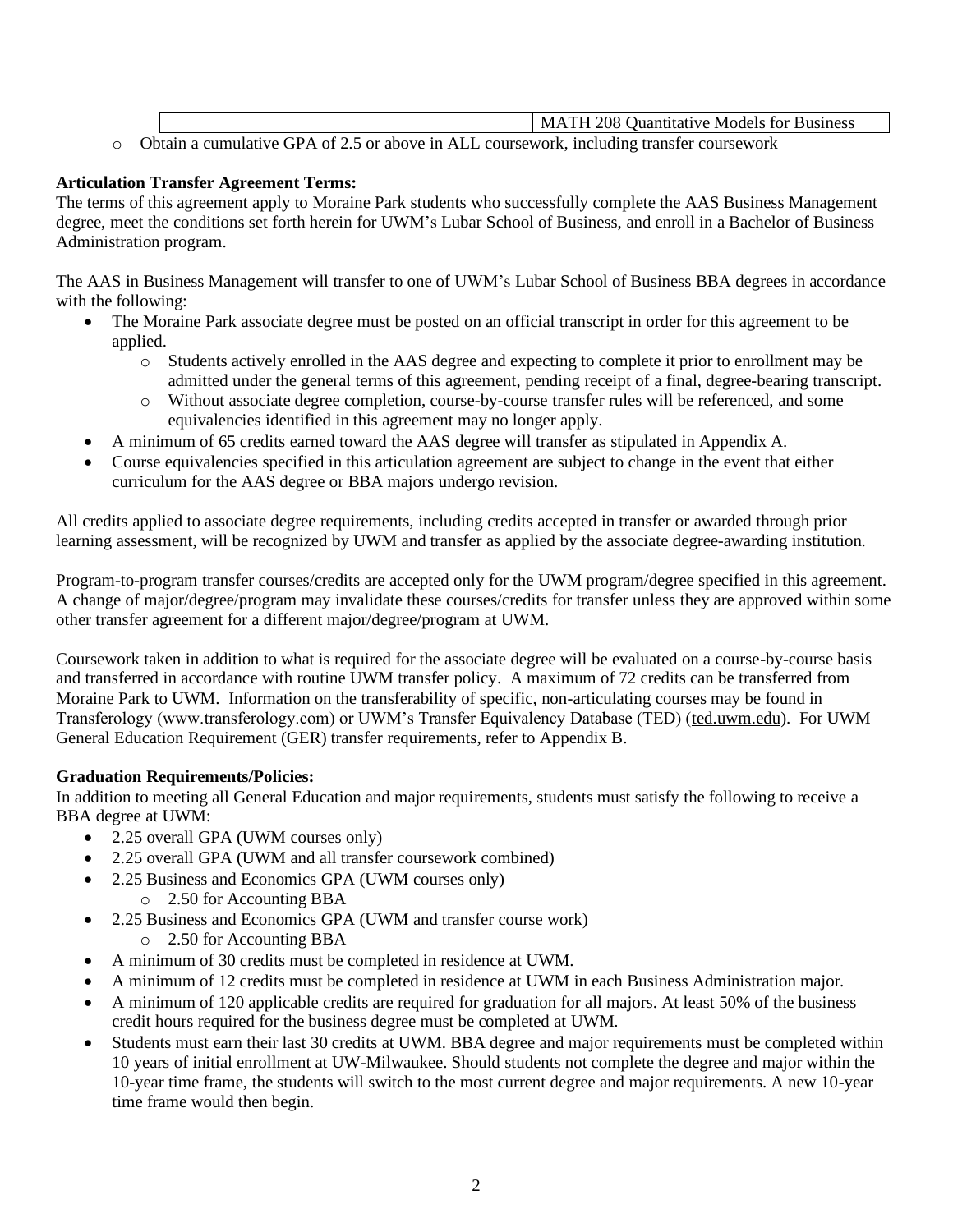Transfer course/credit articulation tables showing how the AAS in Business Management from Moraine Park transfers to UWM's BBA programs appear in Appendix A. Some coursework may be combined to meet requirements within specific BBA majors. Also, some courses that ordinarily do not transfer may do so under the terms of this agreement. Without associate degree completion, some coursework/equivalencies outlined in this agreement may not transfer as indicated.

#### **Institutional Commitment:**

This agreement is based on curricula in place for the 2021-22 academic year (see Appendix C). The terms of this agreement may be applied to degrees completed prior to 2021-22 upon individual review to ensure consistency in the curriculum. This agreement is valid for a period of five years. Both Moraine Park and UWM agree to provide periodic updates in the instance that requirements for either of the programs change. At the end of the effective period, the terms of the agreement will be reviewed, updated as necessary, and continued if agreed upon by both parties.

In the instance either school wishes to end the agreement, 180-day advanced notice is required. Any students who have applied, been admitted, and/or have matriculated while the agreement was active will be allowed to continue under its original terms.

Moraine Park and UWM will make the terms of this agreement public and may develop marketing materials for its promotion. Each institution will provide advising as appropriate to interested students regarding this agreement. The two institutions agree to provide information necessary to aid in the successful transfer of these students and their academic credits.

Both institutions reserve the right to review and approve marketing materials created for the promotion of this agreement and will adhere to stated standards for the use of their respective names and logos. Furthermore, each institution assumes responsibility for communicating and marketing this agreement to its student population. Links to this agreement may be provided and should be maintained regularly, with notification to the other institution.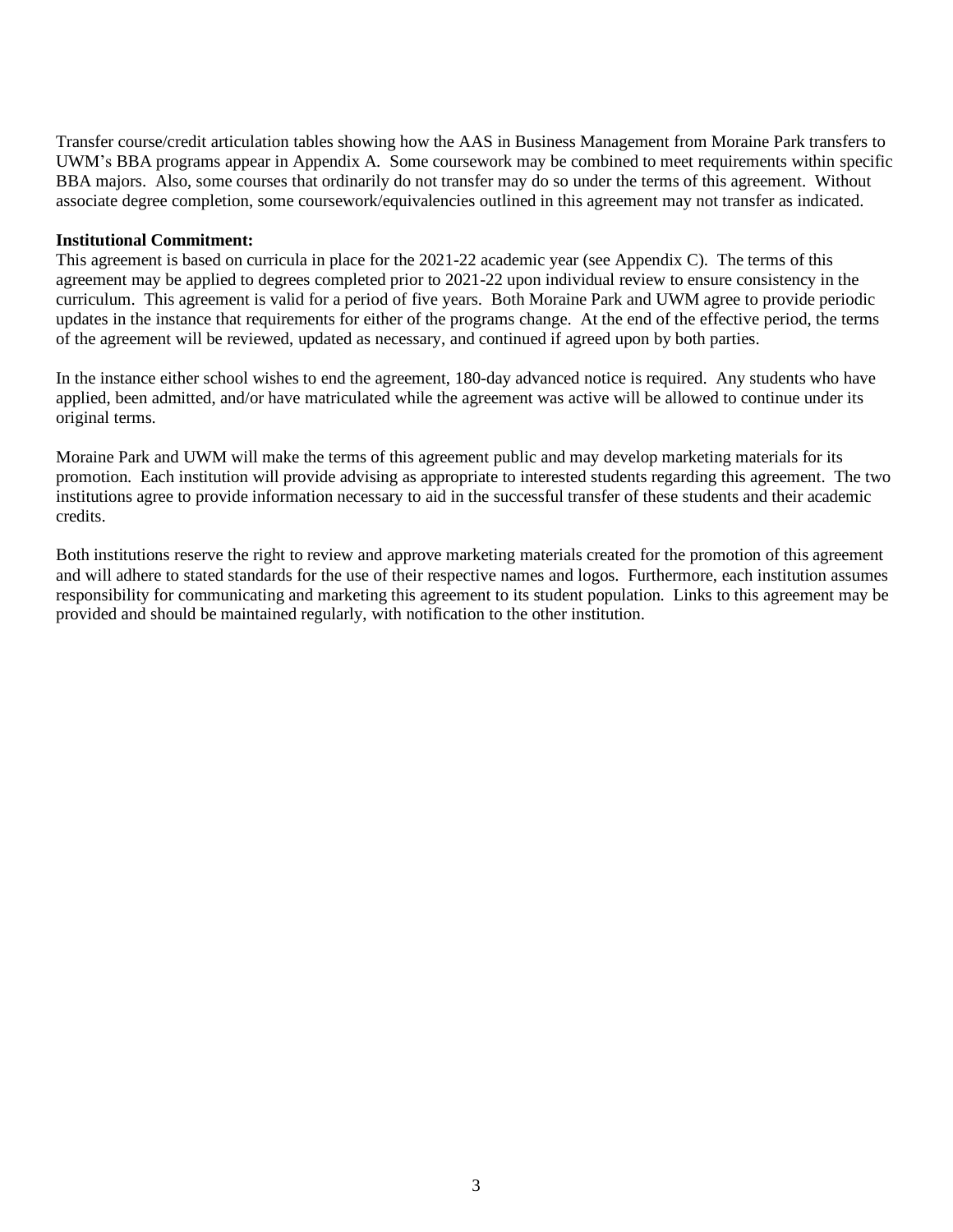### **Approved by:**

The Board of Regents of the University of Wisconsin System on behalf of University of Wisconsin-Milwaukee

#### **Signatures on file.**

\_\_\_\_\_\_\_\_\_\_\_\_\_\_\_\_\_\_\_\_\_\_\_\_\_\_\_\_\_\_\_\_\_\_\_\_\_\_\_\_\_\_\_\_\_ Johannes Britz, Ph.D., Date Provost/Vice Chancellor of Academic Affairs

Kaushal Chari, Ph.D., Date Dean, Lubar School of Business

Moraine Park Technical College

Jim Eden, Ph.D., Date Vice President, Teaching & Learning

\_\_\_\_\_\_\_\_\_\_\_\_\_\_\_\_\_\_\_\_\_\_\_\_\_\_\_\_\_\_\_\_\_\_\_\_\_\_\_\_\_\_\_\_\_

\_\_\_\_\_\_\_\_\_\_\_\_\_\_\_\_\_\_\_\_\_\_\_\_\_\_\_\_\_\_\_\_\_\_\_\_\_\_\_\_\_\_\_\_\_ Bobbi J. Fields, MPA, CMA Date

Dean, Applied Technology & Trades

Official notices regarding this agreement should be sent to:

\_\_\_\_\_\_\_\_\_\_\_\_\_\_\_\_\_\_\_\_\_\_\_\_\_\_\_\_\_\_\_\_\_\_\_\_\_\_\_\_\_\_\_\_\_

University of Wisconsin-Milwaukee

Chris Head Assistant Registrar, Transfer Services P.O. Box 729 Milwaukee, WI 53201-0729 head@uwm.edu 414-229-2754

Moraine Park Technical College

Greg Mittelsteadt Credit for Prior Learning Specialist 235 N National Ave Fond du Lac, WI 54936 gmittelsteadt@morainepark.edu 920-924-3215

A copy of this agreement will be uploaded to: https://uwm.edu/registrar/students/articulation-agreements/.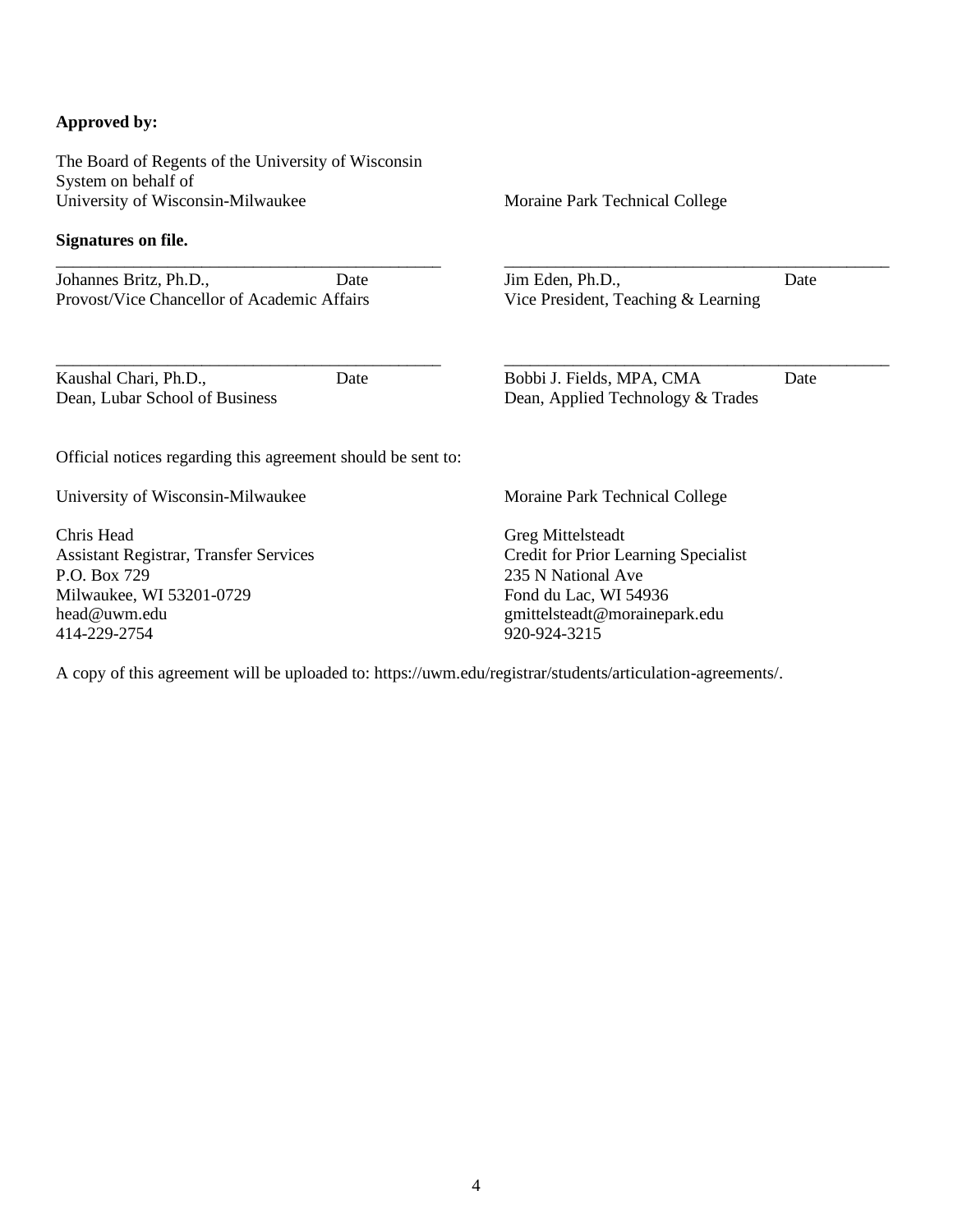#### **Appendix A.1: Program-to-Program Transfer Table**

### **Moraine Park Technical College Business Management and Administration AAS Business Management (10-102-3) to The Board of Regents of the University of Wisconsin System on behalf of University of Wisconsin-Milwaukee (UWM) Lubar School of Business BBA Accounting**

| <b>Degree Requirement</b>            | <b>Moraine Park Coursework</b>        |                          | Cr   UWM Coursework                     | $\mathbf{C}\mathbf{r}$                        |
|--------------------------------------|---------------------------------------|--------------------------|-----------------------------------------|-----------------------------------------------|
| <b>GER Requirements</b>              | See Appendix B for Gateway courses    |                          |                                         |                                               |
|                                      | that fulfill GERs                     |                          |                                         |                                               |
| Oral and Written Comm-Part A         |                                       |                          | <b>ENGLISH 102</b>                      | $\mathfrak{Z}$                                |
| Oral and Written Comm-Part B         |                                       |                          | Various courses (see Appendix B)        | $\overline{3}$                                |
| Quantitative Literacy-Part A         | 804-118 Intermediate Algebra*         | $\overline{\mathcal{L}}$ | <b>MATH 105</b>                         |                                               |
| Quantitative Literacy-Part B         |                                       |                          | See Business Foundation section         | $\mathord{\hspace{1pt}\text{--}\hspace{1pt}}$ |
| Foreign Language                     |                                       |                          | Two years HS (or two semesters college) | $\sim$ $\sim$                                 |
| Art (3 credits)                      |                                       |                          | Various courses (see Appendix B)        | 3                                             |
| Humanities (6 credits)               | 809-166 Intro Ethics Theory & Apps*   | 3                        | PHILOS 241                              |                                               |
|                                      |                                       |                          | Various courses (see Appendix B)        | $\mathfrak{Z}$                                |
| Natural Science (6 credits)          |                                       |                          | Various courses (see Appendix B)        | $\overline{3}$                                |
| (including one lab)                  |                                       |                          | Various courses (see Appendix B)        | 3                                             |
| Social Science (6 credits)           | 809-198 Intro to Psychology* or other | 3                        | PSYCH 101                               |                                               |
|                                      | 809-172 Intro to Diversity Studies*   | 3                        | SOCIOL 224                              |                                               |
| <b>Cultural Diversity</b>            | Met by 809-172                        | $-$                      |                                         |                                               |
| <b>Business Foundation Courses</b>   |                                       |                          |                                         |                                               |
| Principles of Microeconomics         |                                       |                          | ECON 103                                | $\mathfrak{Z}$                                |
| Principles of Macroeconomics         |                                       |                          | ECON 104                                | $\overline{3}$                                |
| Intro to Financial Accounting        |                                       |                          | <b>BUS ADM 201</b>                      | $\overline{\mathcal{L}}$                      |
| Intro to Infor Technology Mgt        |                                       |                          | <b>BUS ADM 230</b>                      | $\overline{4}$                                |
| Quant Models for Bus/Calc Srvy       |                                       |                          | MATH 208 or 211                         | $\overline{4}$                                |
| Public Speak/Bus & Prof Comm         | 801-198 Speech* or                    | 3                        | COMMUN 103 or                           |                                               |
|                                      | 801-196 Oral/Interpersonal Comm*      |                          | <b>COMMUN 101</b>                       |                                               |
| <b>Business Core Courses</b>         |                                       |                          |                                         |                                               |
| <b>Managerial Accounting</b>         |                                       |                          | <b>BUS ADM 202</b>                      | $\overline{3}$                                |
| Stat Modeling in Bus Analytics       |                                       |                          | <b>BUS ADM 210</b>                      | 4                                             |
| Organizations                        | <b>AAS</b> Degree Completion          | 3                        | <b>BUS ADM 330</b>                      |                                               |
| Principles of Marketing              | 104-102 Marketing Principles          | 3                        | <b>BUS ADM 360</b>                      |                                               |
| Intro to Supply Chain Mgt            |                                       |                          | BUS ADM 370                             | $\overline{3}$                                |
| <b>Business Law I</b>                | 105-160 Business Law                  | 3                        | <b>BUS ADM 391</b>                      |                                               |
| <b>Intermediate Finance</b>          |                                       |                          | <b>BUS ADM 450</b>                      | $\mathfrak{Z}$                                |
| <b>Management Analysis</b>           |                                       |                          | <b>BUS ADM 600</b>                      | $\overline{3}$                                |
| <b>International Bus Req</b>         |                                       |                          | Approved upper-division BUS ADM crs     | $\overline{3}$                                |
| <b>Accounting Major Requirements</b> |                                       |                          |                                         |                                               |
| Career Planning for Accounting       |                                       |                          | <b>BUS ADM 303</b>                      | $\mathbf{1}$                                  |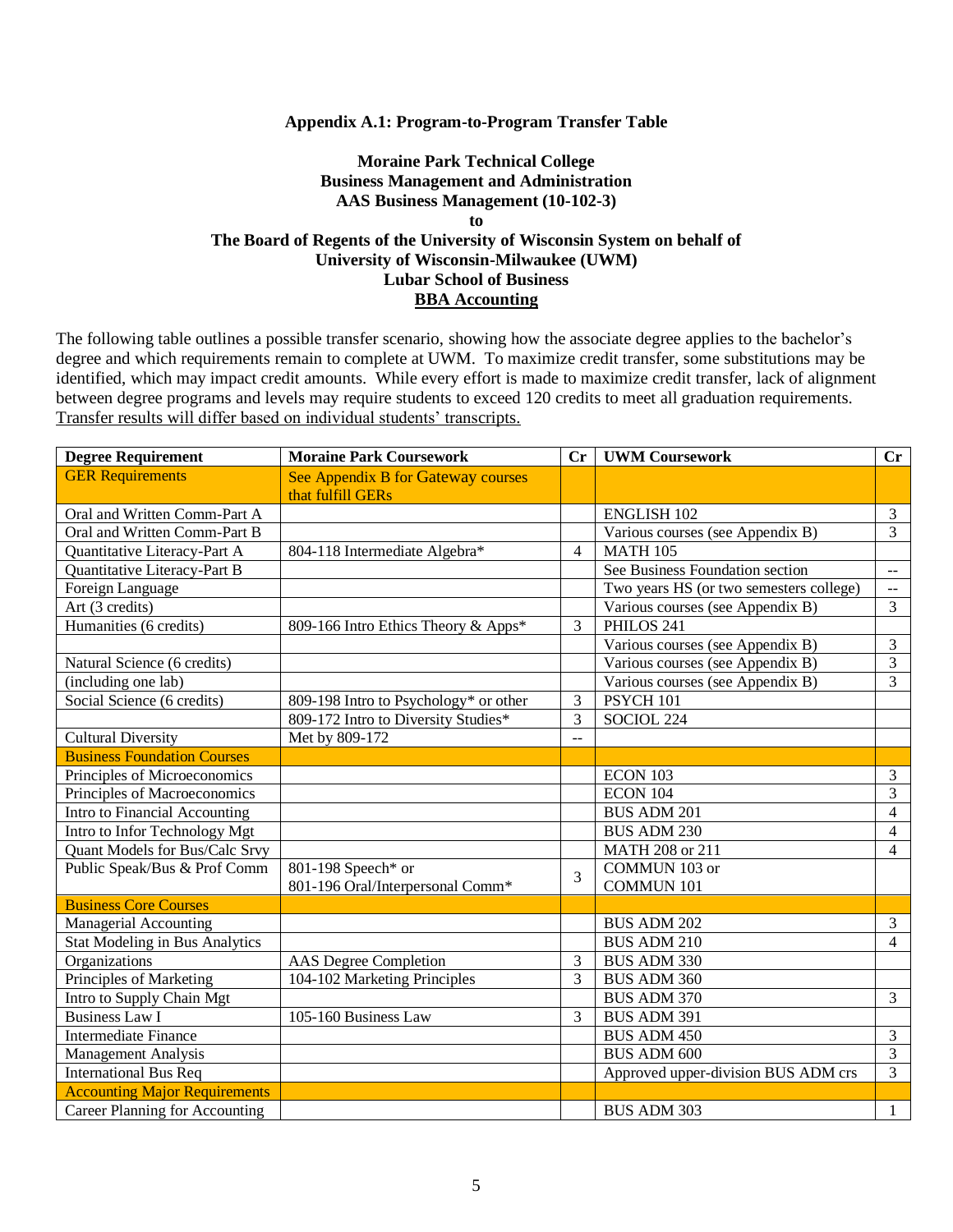| Intermediate Accounting               |                                 |    | <b>BUS ADM 301</b> | 4  |
|---------------------------------------|---------------------------------|----|--------------------|----|
| <b>Advanced Financial Accounting</b>  |                                 |    | <b>BUS ADM 402</b> | 3  |
| <b>Cost Management</b>                |                                 |    | <b>BUS ADM 404</b> | 3  |
| Income Tax Accounting I               |                                 |    | <b>BUS ADM 405</b> | 3  |
| Income Tax Accounting II              |                                 |    | <b>BUS ADM 406</b> | 3  |
| <b>Accounting Information Systems</b> |                                 |    | <b>BUS ADM 408</b> | 3  |
| Auditing: Procedures & Apps           |                                 |    | <b>BUS ADM 409</b> | 3  |
| Accts' Ethical Responsibilities       |                                 |    | <b>BUS ADM 410</b> |    |
| <b>Business Electives</b>             |                                 |    |                    |    |
| <b>BUS ADM Courses</b>                | AAS Degree Completion           | 6  |                    |    |
|                                       | 101-134 Intro to Finance        | 3  | <b>BUS ADM 350</b> |    |
| <b>General Electives</b>              |                                 |    |                    |    |
|                                       | 102-110 Intro to Business       | 3  | <b>BUS ADM 100</b> |    |
|                                       | 801-136 English Composition     | 3  | <b>ENGLISH 101</b> |    |
| Free electives                        | <b>Bulk Transfer</b>            | 25 |                    |    |
| <b>TOTAL CREDITS</b>                  | *Recommended general ed course. | 65 |                    | 79 |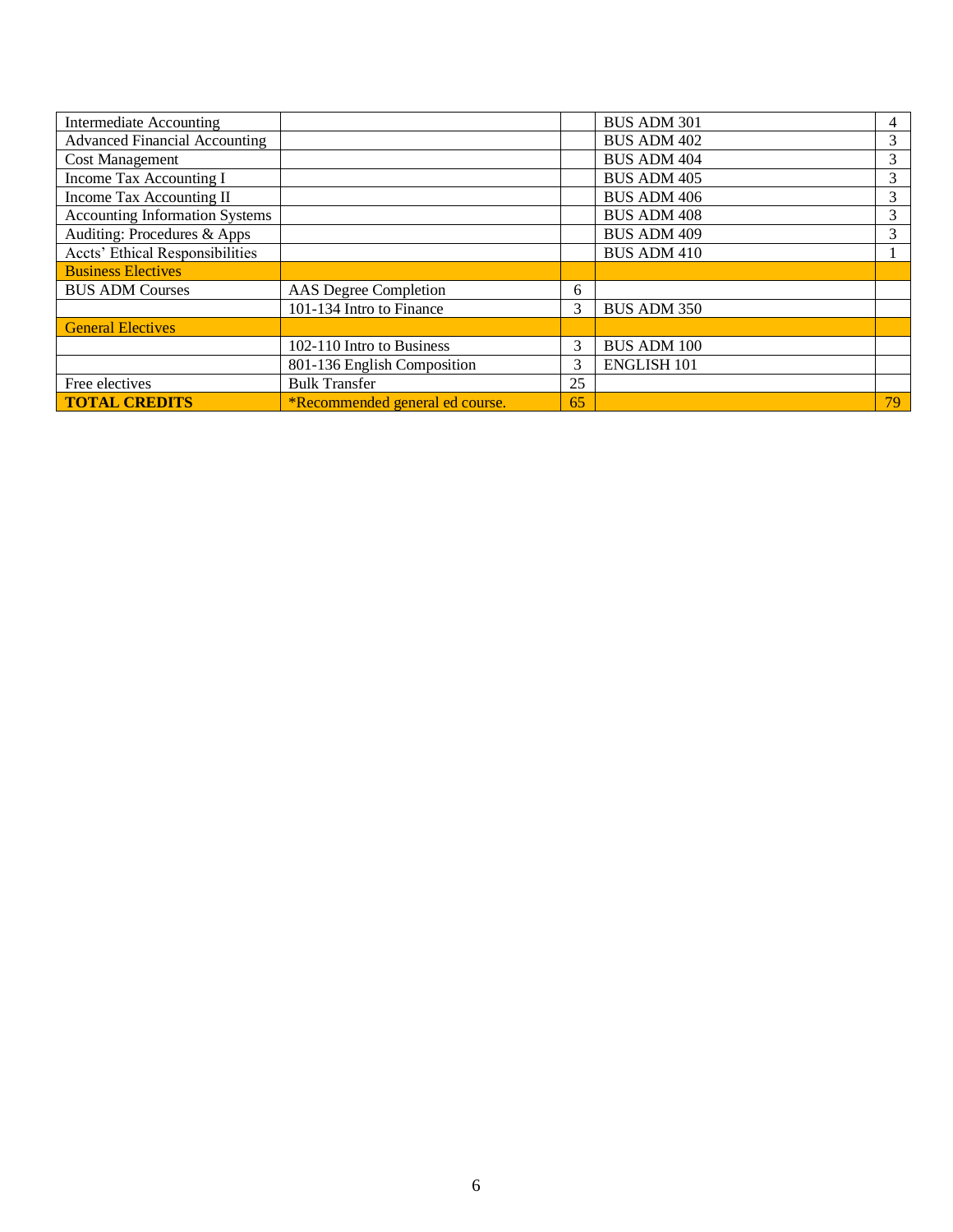#### **Appendix A.2: Program-to-Program Transfer Table**

### **Moraine Park Technical College Business Management and Administration AAS Business Management (10-102-3) to The Board of Regents of the University of Wisconsin System on behalf of University of Wisconsin-Milwaukee (UWM) Lubar School of Business BBA Finance**

| <b>Degree Requirement</b>             | <b>Moraine Park Coursework</b>        |                | Cr   UWM Coursework                     | $\mathbf{C}\mathbf{r}$                        |
|---------------------------------------|---------------------------------------|----------------|-----------------------------------------|-----------------------------------------------|
| <b>GER Requirements</b>               | See Appendix B for Gateway courses    |                |                                         |                                               |
|                                       | that fulfill GERs                     |                |                                         |                                               |
| Oral and Written Comm-Part A          |                                       |                | <b>ENGLISH 102</b>                      | $\mathfrak{Z}$                                |
| Oral and Written Comm-Part B          |                                       |                | Various courses (see Appendix B)        | $\overline{3}$                                |
| Quantitative Literacy-Part A          | 804-118 Intermediate Algebra*         | 4              | <b>MATH 105</b>                         |                                               |
| Quantitative Literacy-Part B          |                                       |                | See Business Foundation section         | $\overline{\phantom{a}}$                      |
| Foreign Language                      |                                       |                | Two years HS (or two semesters college) | $\mathord{\hspace{1pt}\text{--}\hspace{1pt}}$ |
| Art (3 credits)                       |                                       |                | Various courses (see Appendix B)        | $\overline{3}$                                |
| Humanities (6 credits)                | 809-166 Intro Ethics Theory & Apps*   | 3              | PHILOS 241                              |                                               |
|                                       |                                       |                | Various courses (see Appendix B)        | $\mathfrak{Z}$                                |
| Natural Science (6 credits)           |                                       |                | Various courses (see Appendix B)        | $\overline{3}$                                |
| (including one lab)                   |                                       |                | Various courses (see Appendix B)        | $\overline{3}$                                |
| Social Science (6 credits)            | 809-198 Intro to Psychology* or other | 3              | PSYCH 101                               |                                               |
|                                       | 809-172 Intro to Diversity Studies*   | 3              | SOCIOL 224                              |                                               |
| <b>Cultural Diversity</b>             | Met by 809-172                        | $\overline{a}$ |                                         |                                               |
| <b>Business Foundation Courses</b>    |                                       |                |                                         |                                               |
| Principles of Microeconomics          |                                       |                | ECON 103                                | $\mathfrak{Z}$                                |
| Principles of Macroeconomics          |                                       |                | <b>ECON 104</b>                         | 3                                             |
| Intro to Financial Accounting         |                                       |                | <b>BUS ADM 201</b>                      | 4                                             |
| Intro to Infor Technology Mgt         |                                       |                | <b>BUS ADM 230</b>                      | $\overline{4}$                                |
| Quant Models for Bus/Calc Srvy        |                                       |                | MATH 208 or 211                         | $\overline{4}$                                |
| Public Speak/Bus & Prof Comm          | 801-198 Speech* or                    | 3              | COMMUN 103 or                           |                                               |
|                                       | 801-196 Oral/Interpersonal Comm*      |                | <b>COMMUN 101</b>                       |                                               |
| <b>Business Core Courses</b>          |                                       |                |                                         |                                               |
| <b>Managerial Accounting</b>          |                                       |                | <b>BUS ADM 202</b>                      | $\mathfrak{Z}$                                |
| <b>Stat Modeling in Bus Analytics</b> |                                       |                | <b>BUS ADM 210</b>                      | $\overline{4}$                                |
| Career & Professional Dvlp            |                                       |                | <b>BUS ADM 300</b>                      | 1                                             |
| Organizations                         | <b>AAS</b> Degree Completion          | 3              | <b>BUS ADM 330</b>                      |                                               |
| Principles of Finance                 | 101-134 Intro to Finance              | 3              | <b>BUS ADM 350</b>                      |                                               |
| Principles of Marketing               | 104-102 Marketing Principles          | 3              | BUS ADM 360                             |                                               |
| Intro to Supply Chain Mgt             |                                       |                | <b>BUS ADM 370</b>                      | $\mathfrak{Z}$                                |
| <b>Business Law I</b>                 | 105-160 Business Law                  | 3              | BUS ADM 391                             |                                               |
| <b>Management Analysis</b>            |                                       |                | <b>BUS ADM 600</b>                      | $\mathfrak{Z}$                                |
| <b>International Bus Req</b>          |                                       |                | Approved upper-division BUS ADM crs     | 3                                             |
| <b>Finance Major Requirements</b>     |                                       |                |                                         |                                               |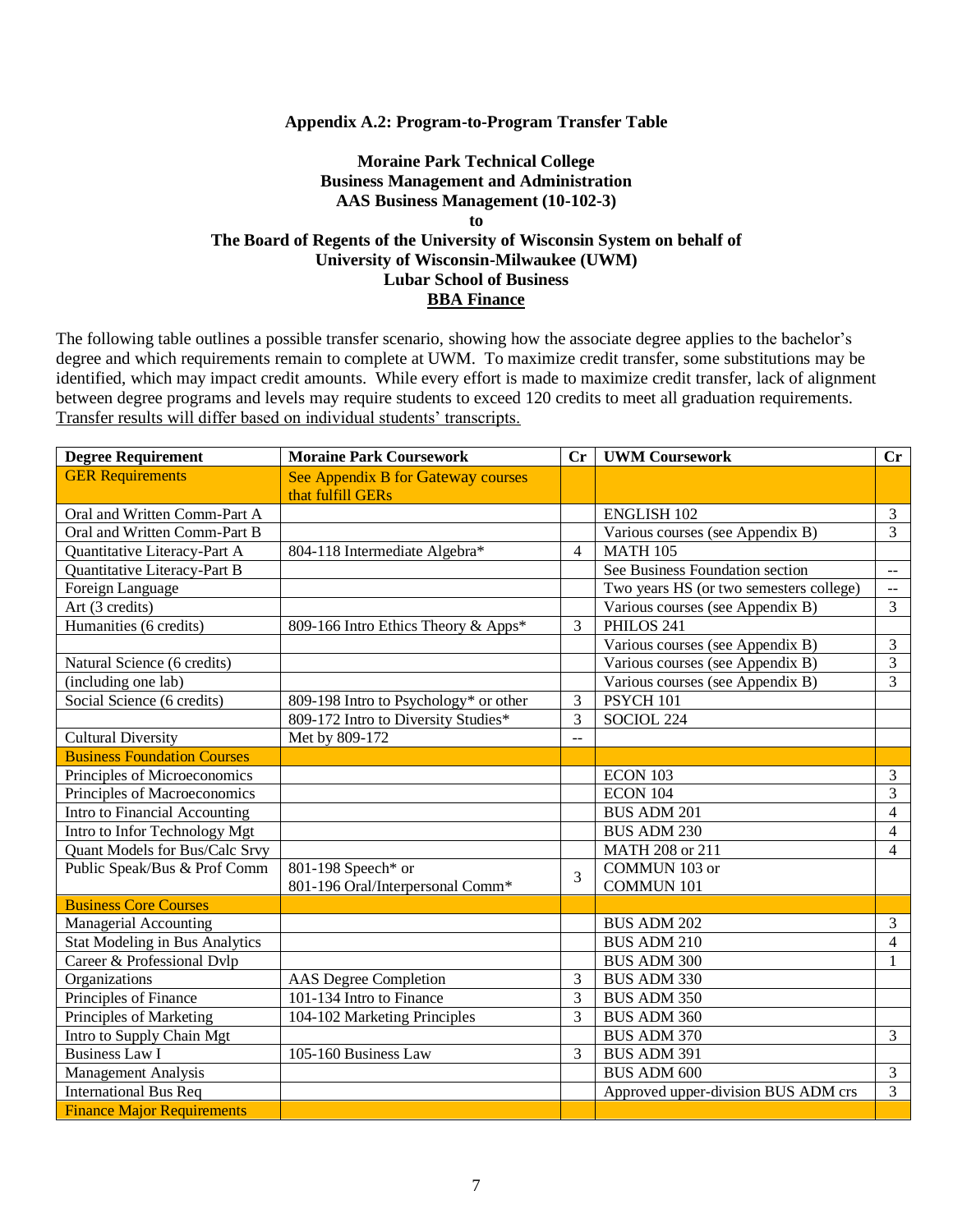| Intermediate Finance          |                                 |    | BUS ADM 450                         |    |
|-------------------------------|---------------------------------|----|-------------------------------------|----|
| <b>Investment Finance</b>     |                                 |    | <b>BUS ADM 451</b>                  |    |
| <b>Financial Institutions</b> |                                 |    | BUS ADM 455                         |    |
| Major Electives               |                                 |    | Approved upper-division BUS ADM crs | 12 |
| <b>Business Electives</b>     |                                 |    |                                     |    |
| <b>BUS ADM Courses</b>        | AAS Degree Completion           | 12 |                                     |    |
| <b>General Electives</b>      |                                 |    |                                     |    |
|                               | 102-110 Intro to Business       |    | <b>BUS ADM 100</b>                  |    |
|                               | 801-136 English Composition     |    | <b>ENGLISH 101</b>                  |    |
| Free electives                | <b>Bulk Transfer</b>            | 22 |                                     |    |
| <b>TOTAL CREDITS</b>          | *Recommended general ed course. | 65 |                                     | 74 |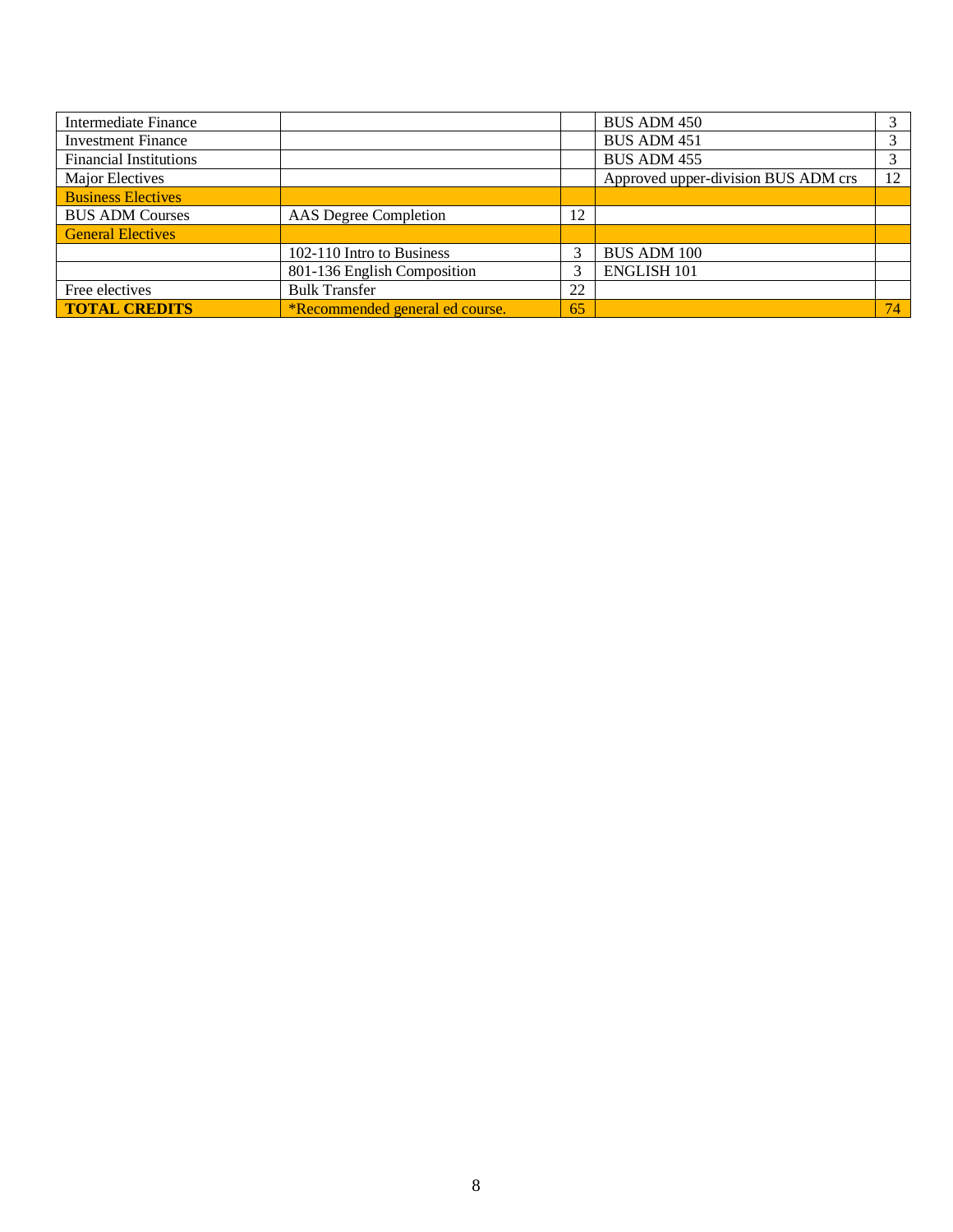#### **Appendix A.3: Program-to-Program Transfer Table**

### **Moraine Park Technical College Business Management and Administration AAS Business Management (10-102-3) to The Board of Regents of the University of Wisconsin System on behalf of University of Wisconsin-Milwaukee (UWM) Lubar School of Business BBA General Business**

| <b>Degree Requirement</b>             | <b>Moraine Park Coursework</b>                          | Cr     | <b>UWM Coursework</b>                   | $\mathbf{C}\mathbf{r}$      |
|---------------------------------------|---------------------------------------------------------|--------|-----------------------------------------|-----------------------------|
| <b>GER Requirements</b>               | See Appendix B for Gateway courses<br>that fulfill GERs |        |                                         |                             |
| Oral and Written Comm-Part A          |                                                         |        | <b>ENGLISH 102</b>                      | $\overline{3}$              |
| Oral and Written Comm-Part B          |                                                         |        | Various courses (see Appendix B)        | $\overline{3}$              |
| Quantitative Literacy-Part A          | 804-118 Intermediate Algebra*                           | 4      | <b>MATH 105</b>                         |                             |
| Quantitative Literacy-Part B          |                                                         |        | See Business Foundation section         | $\mathcal{L} = \mathcal{L}$ |
| Foreign Language                      |                                                         |        | Two years HS (or two semesters college) | $\sim$ $\sim$               |
| Art (3 credits)                       |                                                         |        | Various courses (see Appendix B)        | $\overline{3}$              |
| Humanities (6 credits)                | 809-166 Intro Ethics Theory & Apps*                     | 3      | PHILOS 241                              |                             |
|                                       |                                                         |        | Various courses (see Appendix B)        | $\mathfrak{Z}$              |
| Natural Science (6 credits)           |                                                         |        | Various courses (see Appendix B)        | $\overline{3}$              |
| (including one lab)                   |                                                         |        | Various courses (see Appendix B)        | 3                           |
| Social Science (6 credits)            | 809-198 Intro to Psychology* or other                   | 3      | PSYCH 101                               |                             |
|                                       | 809-172 Intro to Diversity Studies*                     | 3      | SOCIOL 224                              |                             |
| <b>Cultural Diversity</b>             | Met by 809-172                                          | $\sim$ |                                         |                             |
| <b>Business Foundation Courses</b>    |                                                         |        |                                         |                             |
| Principles of Microeconomics          |                                                         |        | ECON 103                                | $\mathfrak{Z}$              |
| Principles of Macroeconomics          |                                                         |        | <b>ECON 104</b>                         | 3                           |
| Intro to Financial Accounting         |                                                         |        | <b>BUS ADM 201</b>                      | $\overline{4}$              |
| Intro to Infor Technology Mgt         |                                                         |        | <b>BUS ADM 230</b>                      | $\overline{4}$              |
| Quant Models for Bus/Calc Srvy        |                                                         |        | MATH 208 or 211                         | $\overline{4}$              |
| Public Speak/Bus & Prof Comm          | 801-198 Speech* or                                      | 3      | COMMUN 103 or                           |                             |
|                                       | 801-196 Oral/Interpersonal Comm*                        |        | <b>COMMUN 101</b>                       |                             |
| <b>Business Core Courses</b>          |                                                         |        |                                         |                             |
| <b>Managerial Accounting</b>          |                                                         |        | <b>BUS ADM 202</b>                      | $\mathfrak{Z}$              |
| <b>Stat Modeling in Bus Analytics</b> |                                                         |        | <b>BUS ADM 210</b>                      | $\overline{4}$              |
| Career & Professional Dvlp            |                                                         |        | <b>BUS ADM 300</b>                      | 1                           |
| Organizations                         | <b>AAS</b> Degree Completion                            | 3      | <b>BUS ADM 330</b>                      |                             |
| Principles of Finance                 | 101-134 Intro to Finance                                | 3      | <b>BUS ADM 350</b>                      |                             |
| Principles of Marketing               | 104-102 Marketing Principles                            | 3      | BUS ADM 360                             |                             |
| Intro to Supply Chain Mgt             |                                                         |        | <b>BUS ADM 370</b>                      | $\overline{3}$              |
| <b>Business Law I</b>                 | 105-160 Business Law                                    | 3      | BUS ADM 391                             |                             |
| Management Analysis                   |                                                         |        | <b>BUS ADM 600</b>                      | $\mathfrak{Z}$              |
| <b>International Bus Req</b>          |                                                         |        | Approved upper-division BUS ADM crs     | 3                           |
| <b>Gen Bus Major Requirements</b>     |                                                         |        |                                         |                             |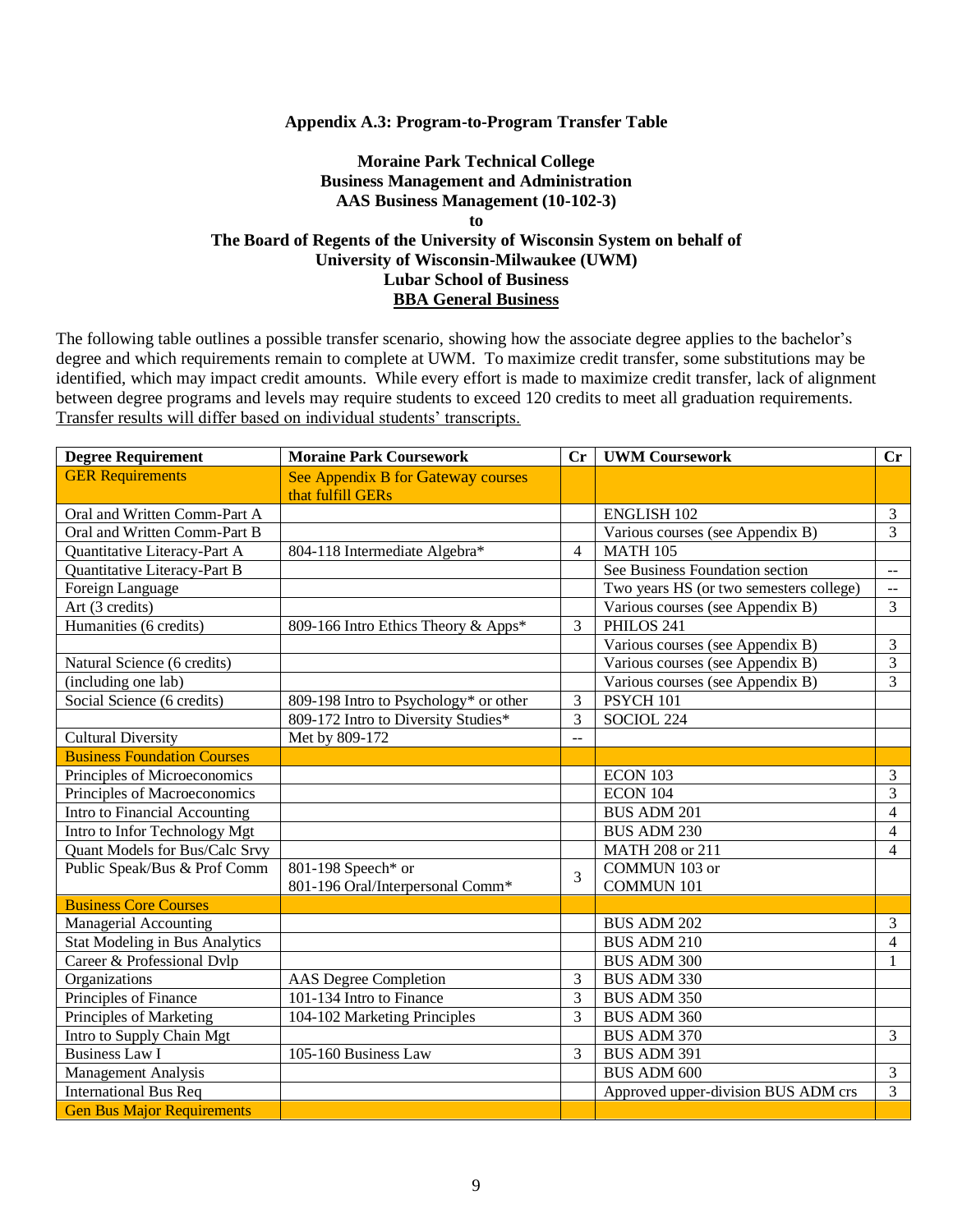| <b>Business Ethics, Social</b>   |                                        |    | BUS ADM 393                    |    |
|----------------------------------|----------------------------------------|----|--------------------------------|----|
| Responsibility, & Sustainability |                                        |    |                                |    |
| Leadership & Team Building       |                                        |    | BUS ADM 446                    |    |
| Competency Areas: Min. of 2      |                                        |    | Select BUS ADM & other courses | 18 |
| courses from 2-3 areas           |                                        |    |                                |    |
| <b>Business Electives</b>        |                                        |    |                                |    |
| <b>BUS ADM Courses</b>           | AAS Degree Completion                  | 9  |                                |    |
| <b>General Electives</b>         |                                        |    |                                |    |
|                                  | 102-110 Intro to Business              |    | <b>BUS ADM 100</b>             |    |
|                                  | 801-136 English Composition            |    | <b>ENGLISH 101</b>             |    |
| Free electives                   | <b>Bulk Transfer</b>                   | 25 |                                |    |
| <b>TOTAL CREDITS</b>             | <i>*Recommended general ed course.</i> | 65 |                                |    |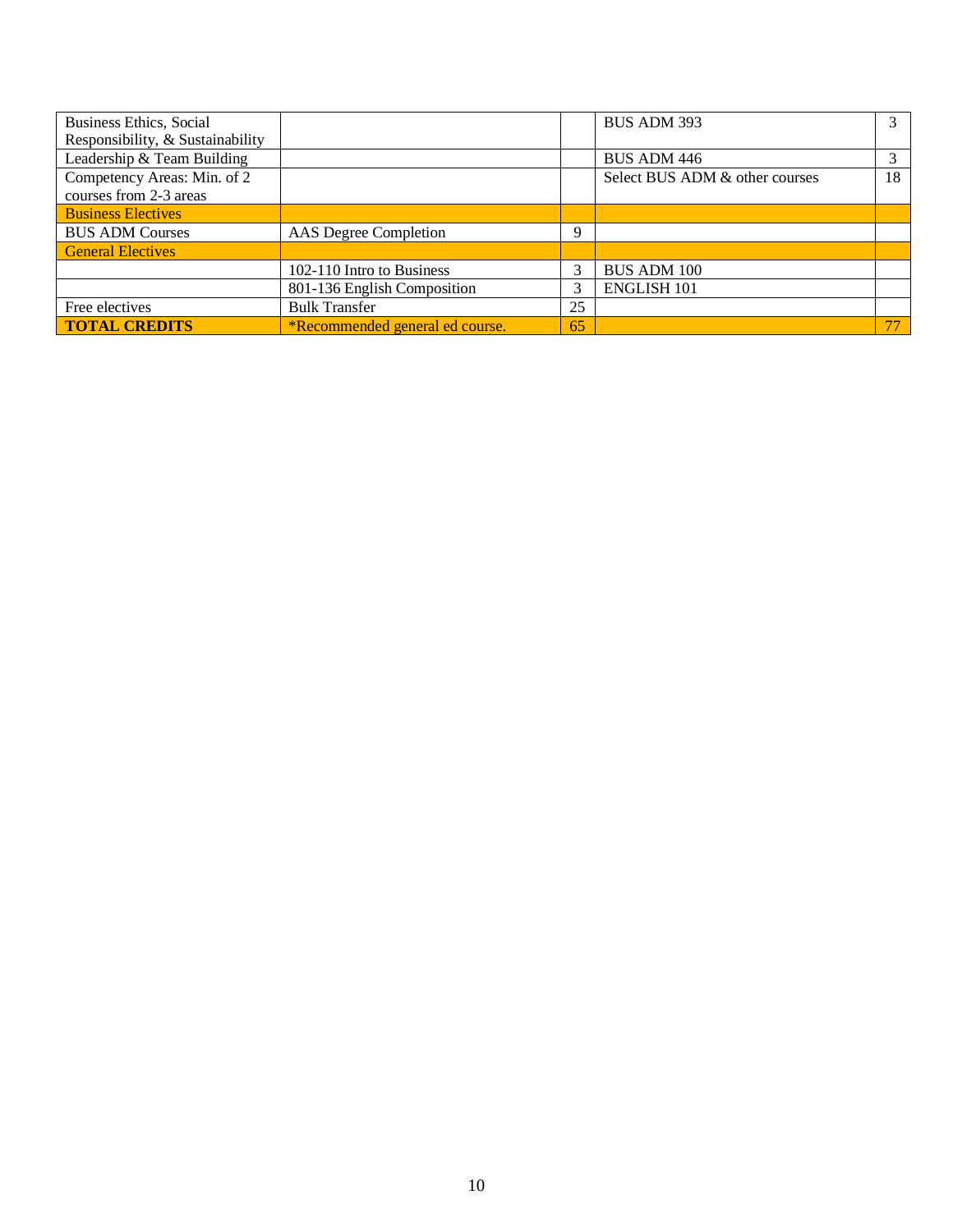#### **Appendix A.4: Program-to-Program Transfer Table**

### **Moraine Park Technical College Business Management and Administration AAS Business Management (10-102-3) to The Board of Regents of the University of Wisconsin System on behalf of University of Wisconsin-Milwaukee (UWM) Lubar School of Business BBA Human Resources Management**

| <b>Degree Requirement</b>             | <b>Moraine Park Coursework</b>                          | Cr           | <b>UWM Coursework</b>                   | $\mathbf{C}\mathbf{r}$   |
|---------------------------------------|---------------------------------------------------------|--------------|-----------------------------------------|--------------------------|
| <b>GER Requirements</b>               | See Appendix B for Gateway courses<br>that fulfill GERs |              |                                         |                          |
| Oral and Written Comm-Part A          |                                                         |              | <b>ENGLISH 102</b>                      | $\overline{3}$           |
| Oral and Written Comm-Part B          |                                                         |              | Various courses (see Appendix B)        | $\overline{3}$           |
| Quantitative Literacy-Part A          | 804-118 Intermediate Algebra*                           | 4            | <b>MATH 105</b>                         |                          |
| Quantitative Literacy-Part B          |                                                         |              | See Business Foundation section         | $\mathbf{m}$             |
| Foreign Language                      |                                                         |              | Two years HS (or two semesters college) | $\overline{\phantom{a}}$ |
| Art (3 credits)                       |                                                         |              | Various courses (see Appendix B)        | 3                        |
| Humanities (6 credits)                | 809-166 Intro Ethics Theory & Apps*                     | 3            | PHILOS 241                              |                          |
|                                       |                                                         |              | Various courses (see Appendix B)        | 3                        |
| Natural Science (6 credits)           |                                                         |              | Various courses (see Appendix B)        | $\overline{3}$           |
| (including one lab)                   |                                                         |              | Various courses (see Appendix B)        | $\overline{3}$           |
| Social Science (6 credits)            | 809-198 Intro to Psychology* or other                   | 3            | PSYCH 101                               |                          |
|                                       | 809-172 Intro to Diversity Studies*                     | 3            | SOCIOL 224                              |                          |
| <b>Cultural Diversity</b>             | Met by 809-172                                          | $\mathbf{u}$ |                                         |                          |
| <b>Business Foundation Courses</b>    |                                                         |              |                                         |                          |
| Principles of Microeconomics          |                                                         |              | ECON 103                                | $\mathfrak{Z}$           |
| Principles of Macroeconomics          |                                                         |              | <b>ECON 104</b>                         | 3                        |
| Intro to Financial Accounting         |                                                         |              | <b>BUS ADM 201</b>                      | $\overline{4}$           |
| Intro to Infor Technology Mgt         |                                                         |              | <b>BUS ADM 230</b>                      | $\overline{4}$           |
| Quant Models for Bus/Calc Srvy        |                                                         |              | MATH 208 or 211                         | $\overline{4}$           |
| Public Speak/Bus & Prof Comm          | 801-198 Speech* or                                      | 3            | COMMUN 103 or                           |                          |
|                                       | 801-196 Oral/Interpersonal Comm*                        |              | <b>COMMUN 101</b>                       |                          |
| <b>Business Core Courses</b>          |                                                         |              |                                         |                          |
| Managerial Accounting                 |                                                         |              | <b>BUS ADM 202</b>                      | $\mathfrak{Z}$           |
| <b>Stat Modeling in Bus Analytics</b> |                                                         |              | <b>BUS ADM 210</b>                      | $\overline{4}$           |
| Career & Professional Dvlp            |                                                         |              | <b>BUS ADM 300</b>                      | 1                        |
| Organizations                         | <b>AAS</b> Degree Completion                            | 3            | BUS ADM 330                             |                          |
| Principles of Finance                 | 101-134 Intro to Finance                                | 3            | <b>BUS ADM 350</b>                      |                          |
| Principles of Marketing               | 104-102 Marketing Principles                            | 3            | <b>BUS ADM 360</b>                      |                          |
| Intro to Supply Chain Mgt             |                                                         |              | <b>BUS ADM 370</b>                      | $\overline{3}$           |
| <b>Business Law I</b>                 | 105-160 Business Law                                    | 3            | BUS ADM 391                             |                          |
| <b>Management Analysis</b>            |                                                         |              | <b>BUS ADM 600</b>                      | $\mathfrak{Z}$           |
| <b>International Bus Req</b>          |                                                         |              | Approved upper-division BUS ADM crs     | 3                        |
| <b>HR Mgt Major Requirements</b>      |                                                         |              |                                         |                          |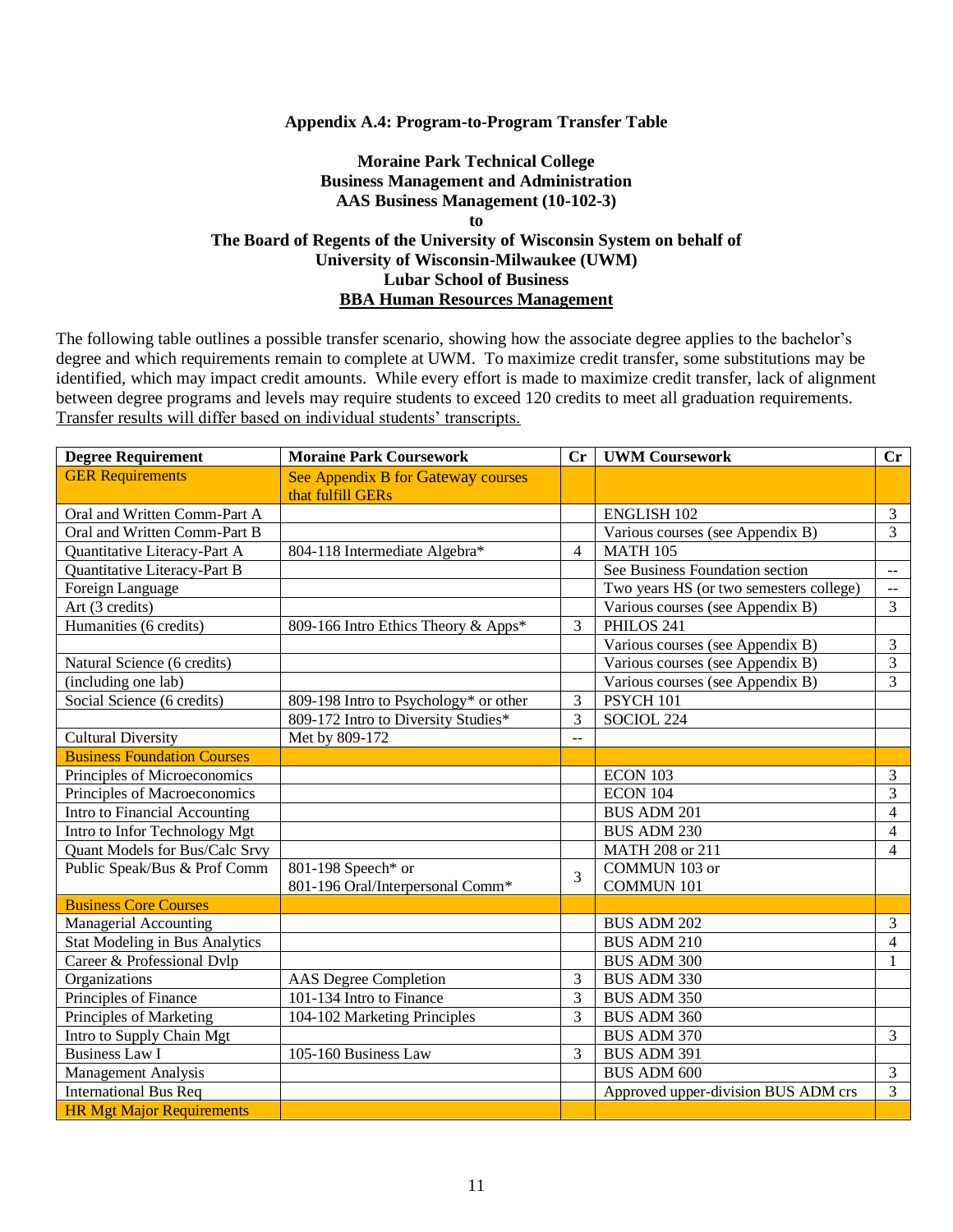| Human Resources Management |                                 |    | <b>BUS ADM 444</b>             |    |
|----------------------------|---------------------------------|----|--------------------------------|----|
| HRM Core—4 courses         |                                 |    | Select upper-division courses  | 12 |
| HRM Electives-2 courses    |                                 |    | Select BUS ADM & other courses | 6  |
| <b>Business Electives</b>  |                                 |    |                                |    |
| <b>BUS ADM Courses</b>     | AAS Degree Completion           | 12 |                                |    |
| <b>General Electives</b>   |                                 |    |                                |    |
|                            | 102-110 Intro to Business       |    | <b>BUS ADM 100</b>             |    |
|                            | 801-136 English Composition     |    | <b>ENGLISH 101</b>             |    |
| Free electives             | <b>Bulk Transfer</b>            | 22 |                                |    |
| <b>TOTAL CREDITS</b>       | *Recommended general ed course. | 65 |                                | 74 |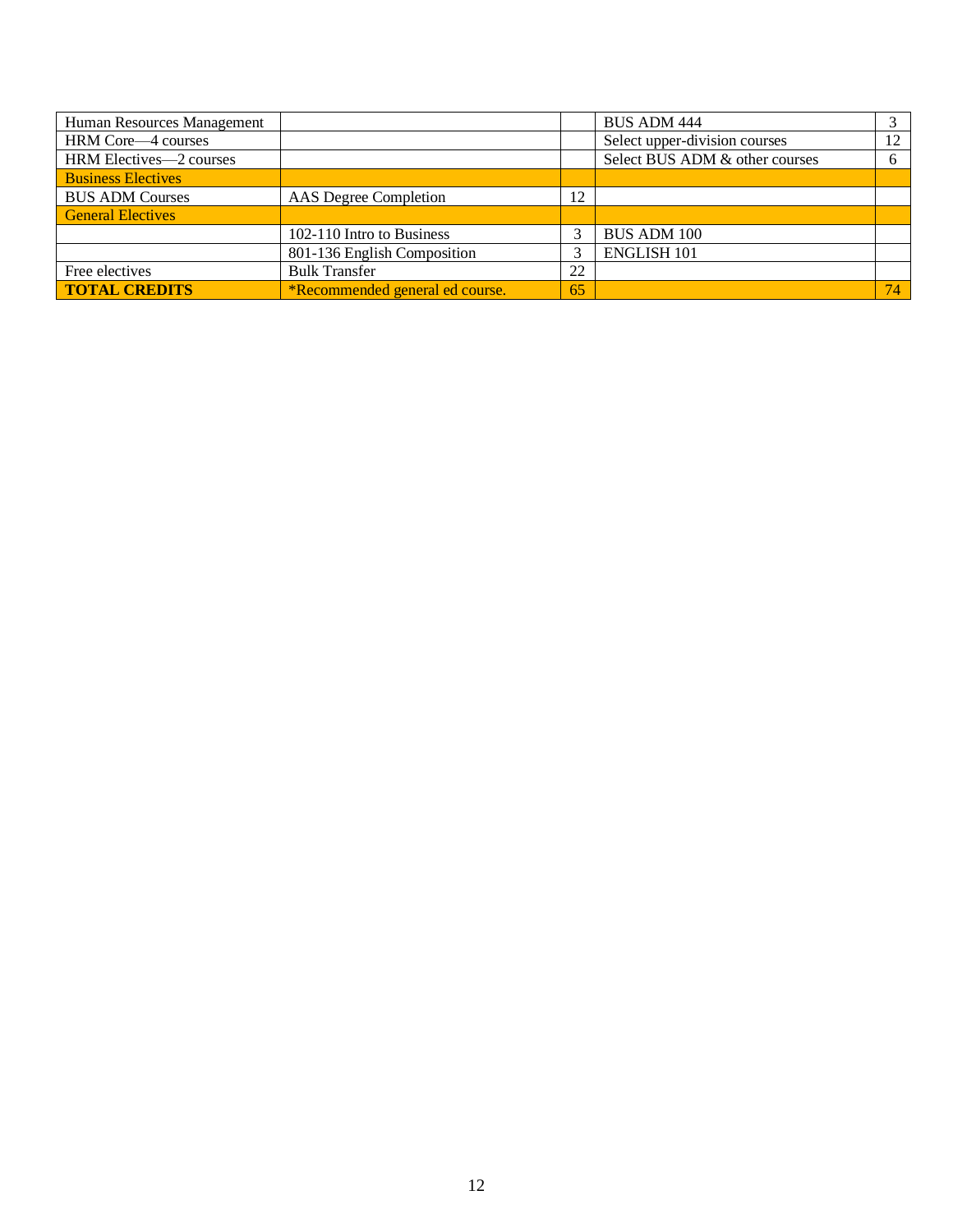#### **Appendix A.5: Program-to-Program Transfer Table**

### **Moraine Park Technical College Business Management and Administration AAS Business Management (10-102-3) to The Board of Regents of the University of Wisconsin System on behalf of University of Wisconsin-Milwaukee (UWM) Lubar School of Business BBA Information Technology Management**

| <b>Degree Requirement</b>             | <b>Moraine Park Coursework</b>        |                | Cr   UWM Coursework                     | $\mathbf{C}\mathbf{r}$                        |
|---------------------------------------|---------------------------------------|----------------|-----------------------------------------|-----------------------------------------------|
| <b>GER Requirements</b>               | See Appendix B for Gateway courses    |                |                                         |                                               |
|                                       | that fulfill GERs                     |                |                                         |                                               |
| Oral and Written Comm-Part A          |                                       |                | <b>ENGLISH 102</b>                      | $\mathfrak{Z}$                                |
| Oral and Written Comm-Part B          |                                       |                | Various courses (see Appendix B)        | $\overline{3}$                                |
| Quantitative Literacy-Part A          | 804-118 Intermediate Algebra*         | 4              | <b>MATH 105</b>                         |                                               |
| Quantitative Literacy-Part B          |                                       |                | See Business Foundation section         | $\overline{\phantom{a}}$                      |
| Foreign Language                      |                                       |                | Two years HS (or two semesters college) | $\mathord{\hspace{1pt}\text{--}\hspace{1pt}}$ |
| Art (3 credits)                       |                                       |                | Various courses (see Appendix B)        | $\overline{3}$                                |
| Humanities (6 credits)                | 809-166 Intro Ethics Theory & Apps*   | 3              | PHILOS 241                              |                                               |
|                                       |                                       |                | Various courses (see Appendix B)        | $\mathfrak{Z}$                                |
| Natural Science (6 credits)           |                                       |                | Various courses (see Appendix B)        | $\overline{3}$                                |
| (including one lab)                   |                                       |                | Various courses (see Appendix B)        | $\overline{3}$                                |
| Social Science (6 credits)            | 809-198 Intro to Psychology* or other | 3              | PSYCH 101                               |                                               |
|                                       | 809-172 Intro to Diversity Studies*   | 3              | SOCIOL 224                              |                                               |
| <b>Cultural Diversity</b>             | Met by 809-172                        | $\overline{a}$ |                                         |                                               |
| <b>Business Foundation Courses</b>    |                                       |                |                                         |                                               |
| Principles of Microeconomics          |                                       |                | ECON 103                                | $\mathfrak{Z}$                                |
| Principles of Macroeconomics          |                                       |                | <b>ECON 104</b>                         | 3                                             |
| Intro to Financial Accounting         |                                       |                | <b>BUS ADM 201</b>                      | 4                                             |
| Intro to Infor Technology Mgt         |                                       |                | <b>BUS ADM 230</b>                      | $\overline{4}$                                |
| Quant Models for Bus/Calc Srvy        |                                       |                | MATH 208 or 211                         | $\overline{4}$                                |
| Public Speak/Bus & Prof Comm          | 801-198 Speech* or                    | 3              | COMMUN 103 or                           |                                               |
|                                       | 801-196 Oral/Interpersonal Comm*      |                | <b>COMMUN 101</b>                       |                                               |
| <b>Business Core Courses</b>          |                                       |                |                                         |                                               |
| <b>Managerial Accounting</b>          |                                       |                | <b>BUS ADM 202</b>                      | $\mathfrak{Z}$                                |
| <b>Stat Modeling in Bus Analytics</b> |                                       |                | <b>BUS ADM 210</b>                      | $\overline{4}$                                |
| Career & Professional Dvlp            |                                       |                | <b>BUS ADM 300</b>                      | 1                                             |
| Organizations                         | <b>AAS</b> Degree Completion          | 3              | <b>BUS ADM 330</b>                      |                                               |
| Principles of Finance                 | 101-134 Intro to Finance              | 3              | <b>BUS ADM 350</b>                      |                                               |
| Principles of Marketing               | 104-102 Marketing Principles          | 3              | BUS ADM 360                             |                                               |
| Intro to Supply Chain Mgt             |                                       |                | <b>BUS ADM 370</b>                      | $\mathfrak{Z}$                                |
| <b>Business Law I</b>                 | 105-160 Business Law                  | 3              | BUS ADM 391                             |                                               |
| <b>Management Analysis</b>            |                                       |                | <b>BUS ADM 600</b>                      | $\mathfrak{Z}$                                |
| <b>International Bus Req</b>          |                                       |                | Approved upper-division BUS ADM crs     | 3                                             |
| <b>IT Mgt Major Requirements</b>      |                                       |                |                                         |                                               |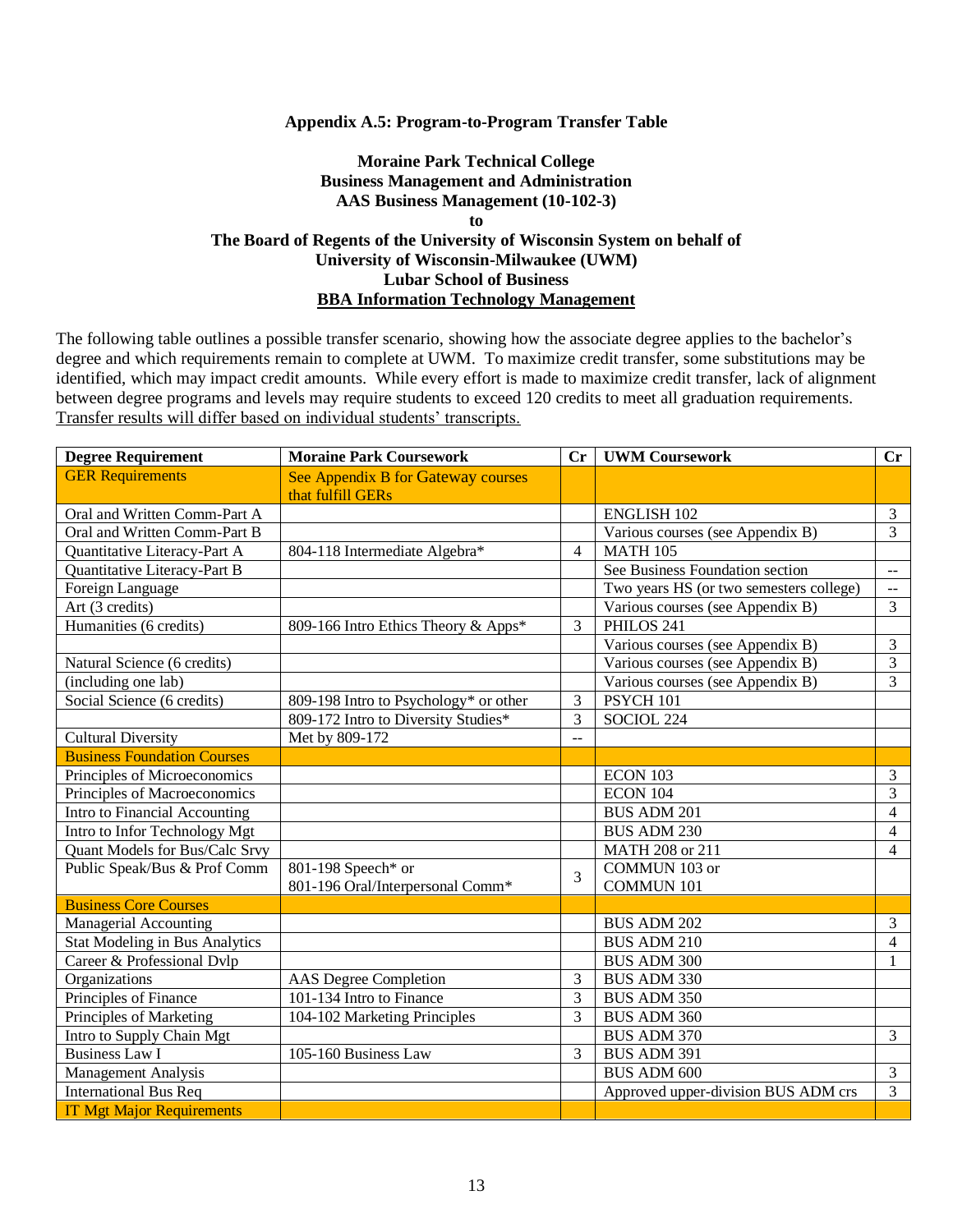| Visual System Development    |                                 |    | BUS ADM 335                         |    |
|------------------------------|---------------------------------|----|-------------------------------------|----|
| Object-Oriented Systems Dvlp |                                 |    | <b>BUS ADM 432</b>                  |    |
| Data Base Mgt Systems        |                                 |    | <b>BUS ADM 434</b>                  |    |
| Systems Analysis & Design    |                                 |    | BUS ADM 436                         | 3  |
| Major Electives              |                                 |    | Approved upper-division BUS ADM crs | 12 |
| <b>Business Electives</b>    |                                 |    |                                     |    |
| <b>BUS ADM Courses</b>       | AAS Degree Completion           | 9  |                                     |    |
| <b>General Electives</b>     |                                 |    |                                     |    |
|                              | 102-110 Intro to Business       | 3  | <b>BUS ADM 100</b>                  |    |
|                              | 801-136 English Composition     |    | <b>ENGLISH 101</b>                  |    |
| Free electives               | <b>Bulk Transfer</b>            | 25 |                                     |    |
| <b>TOTAL CREDITS</b>         | *Recommended general ed course. | 65 |                                     | 77 |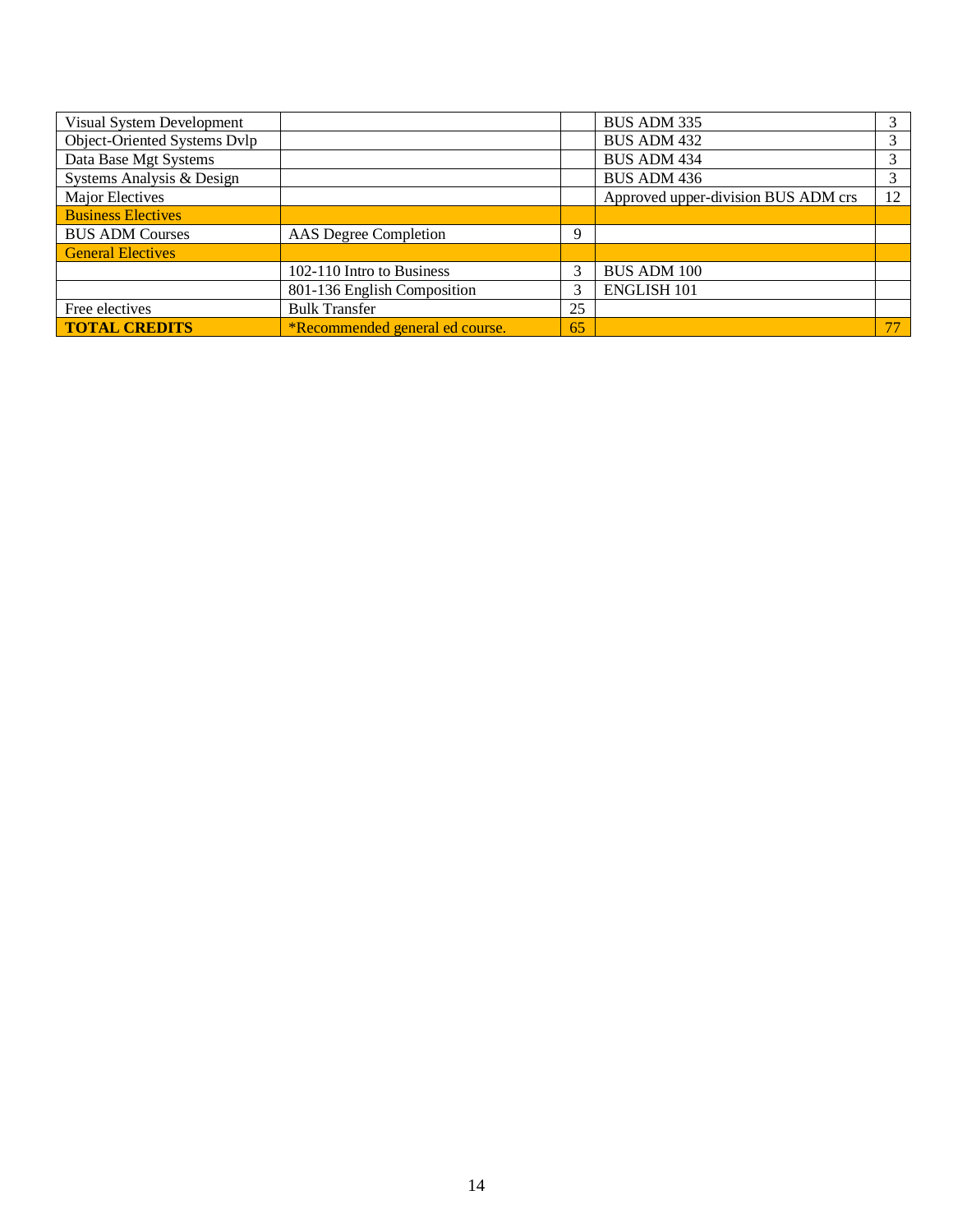#### **Appendix A.6: Program-to-Program Transfer Table**

### **Moraine Park Technical College Business Management and Administration AAS Business Management (10-102-3) to The Board of Regents of the University of Wisconsin System on behalf of University of Wisconsin-Milwaukee (UWM) Lubar School of Business BBA Marketing**

| <b>Degree Requirement</b>             | <b>Moraine Park Coursework</b>        |                | Cr   UWM Coursework                     | $\mathbf{C}\mathbf{r}$                        |
|---------------------------------------|---------------------------------------|----------------|-----------------------------------------|-----------------------------------------------|
| <b>GER Requirements</b>               | See Appendix B for Gateway courses    |                |                                         |                                               |
|                                       | that fulfill GERs                     |                |                                         |                                               |
| Oral and Written Comm-Part A          |                                       |                | <b>ENGLISH 102</b>                      | $\mathfrak{Z}$                                |
| Oral and Written Comm-Part B          |                                       |                | Various courses (see Appendix B)        | $\overline{3}$                                |
| Quantitative Literacy-Part A          | 804-118 Intermediate Algebra*         | 4              | <b>MATH 105</b>                         |                                               |
| Quantitative Literacy-Part B          |                                       |                | See Business Foundation section         | $\overline{\phantom{a}}$                      |
| Foreign Language                      |                                       |                | Two years HS (or two semesters college) | $\mathord{\hspace{1pt}\text{--}\hspace{1pt}}$ |
| Art (3 credits)                       |                                       |                | Various courses (see Appendix B)        | $\overline{3}$                                |
| Humanities (6 credits)                | 809-166 Intro Ethics Theory & Apps*   | 3              | PHILOS 241                              |                                               |
|                                       |                                       |                | Various courses (see Appendix B)        | $\mathfrak{Z}$                                |
| Natural Science (6 credits)           |                                       |                | Various courses (see Appendix B)        | $\overline{3}$                                |
| (including one lab)                   |                                       |                | Various courses (see Appendix B)        | $\overline{3}$                                |
| Social Science (6 credits)            | 809-198 Intro to Psychology* or other | 3              | PSYCH 101                               |                                               |
|                                       | 809-172 Intro to Diversity Studies*   | 3              | SOCIOL 224                              |                                               |
| <b>Cultural Diversity</b>             | Met by 809-172                        | $\overline{a}$ |                                         |                                               |
| <b>Business Foundation Courses</b>    |                                       |                |                                         |                                               |
| Principles of Microeconomics          |                                       |                | ECON 103                                | $\mathfrak{Z}$                                |
| Principles of Macroeconomics          |                                       |                | <b>ECON 104</b>                         | 3                                             |
| Intro to Financial Accounting         |                                       |                | <b>BUS ADM 201</b>                      | 4                                             |
| Intro to Infor Technology Mgt         |                                       |                | <b>BUS ADM 230</b>                      | $\overline{4}$                                |
| Quant Models for Bus/Calc Srvy        |                                       |                | MATH 208 or 211                         | $\overline{4}$                                |
| Public Speak/Bus & Prof Comm          | 801-198 Speech* or                    | 3              | COMMUN 103 or                           |                                               |
|                                       | 801-196 Oral/Interpersonal Comm*      |                | <b>COMMUN 101</b>                       |                                               |
| <b>Business Core Courses</b>          |                                       |                |                                         |                                               |
| <b>Managerial Accounting</b>          |                                       |                | <b>BUS ADM 202</b>                      | $\mathfrak{Z}$                                |
| <b>Stat Modeling in Bus Analytics</b> |                                       |                | <b>BUS ADM 210</b>                      | $\overline{4}$                                |
| Career & Professional Dvlp            |                                       |                | <b>BUS ADM 300</b>                      | 1                                             |
| Organizations                         | <b>AAS</b> Degree Completion          | 3              | <b>BUS ADM 330</b>                      |                                               |
| Principles of Finance                 | 101-134 Intro to Finance              | 3              | <b>BUS ADM 350</b>                      |                                               |
| Principles of Marketing               | 104-102 Marketing Principles          | 3              | BUS ADM 360                             |                                               |
| Intro to Supply Chain Mgt             |                                       |                | <b>BUS ADM 370</b>                      | $\mathfrak{Z}$                                |
| <b>Business Law I</b>                 | 105-160 Business Law                  | 3              | BUS ADM 391                             |                                               |
| <b>Management Analysis</b>            |                                       |                | <b>BUS ADM 600</b>                      | $\mathfrak{Z}$                                |
| <b>International Bus Req</b>          |                                       |                | Approved upper-division BUS ADM crs     | 3                                             |
| <b>Marketing Major Requirements</b>   |                                       |                |                                         |                                               |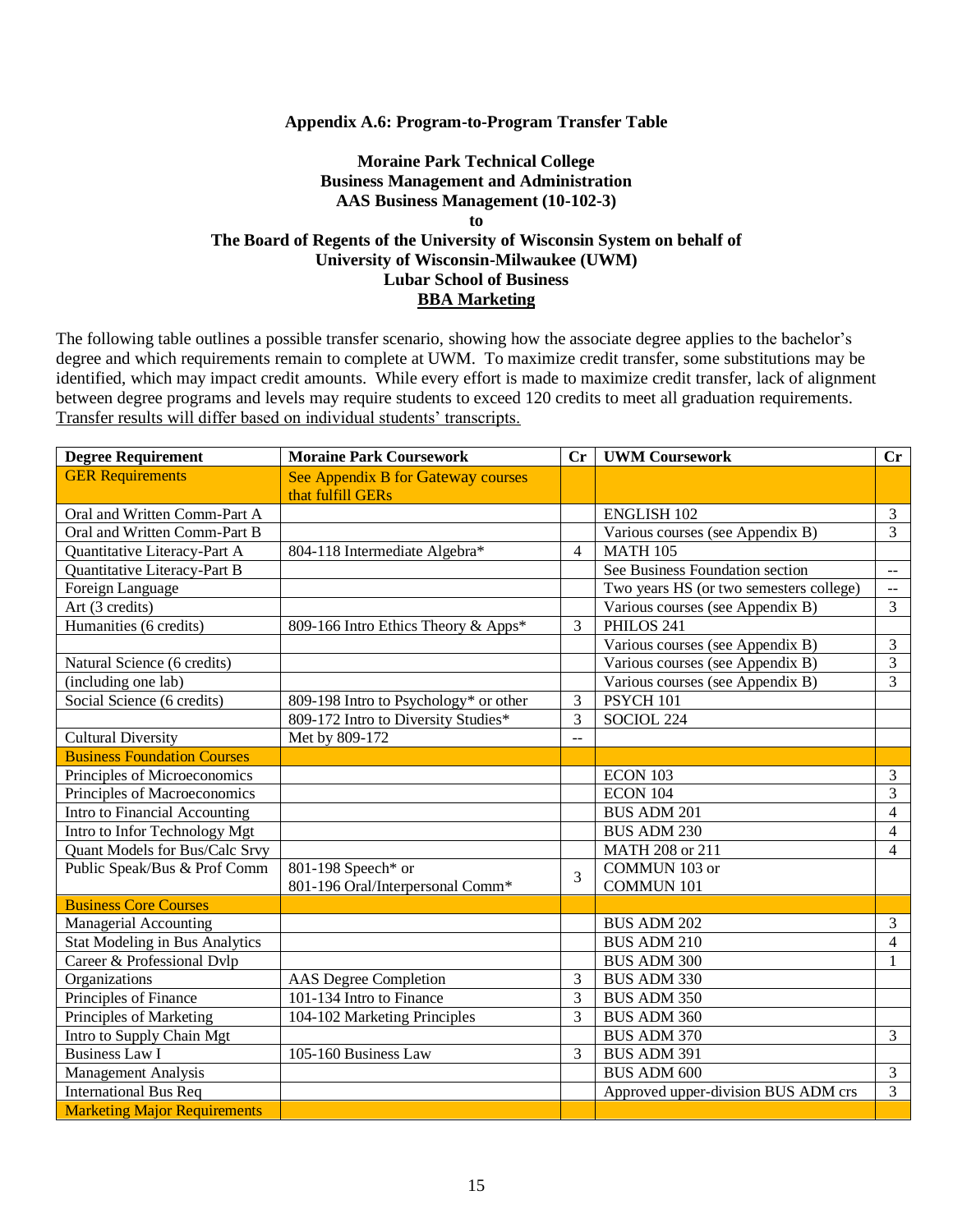| <b>Consumer Behavior</b>    |                                 |    | <b>BUS ADM 461</b>             |    |
|-----------------------------|---------------------------------|----|--------------------------------|----|
| <b>Marketing Research</b>   |                                 |    | <b>BUS ADM 462</b>             |    |
| <b>Marketing Management</b> |                                 |    | <b>BUS ADM 463</b>             |    |
| <b>Marketing Electives</b>  |                                 |    | Upper-division BUS ADM courses | 12 |
| <b>Business Electives</b>   |                                 |    |                                |    |
| <b>BUS ADM Courses</b>      | AAS Degree Completion           |    |                                |    |
| <b>General Electives</b>    |                                 |    |                                |    |
|                             | 102-110 Intro to Business       |    | <b>BUS ADM 100</b>             |    |
|                             | 801-136 English Composition     |    | <b>ENGLISH 101</b>             |    |
| Free electives              | <b>Bulk Transfer</b>            |    |                                |    |
| <b>TOTAL CREDITS</b>        | *Recommended general ed course. | 65 |                                | 74 |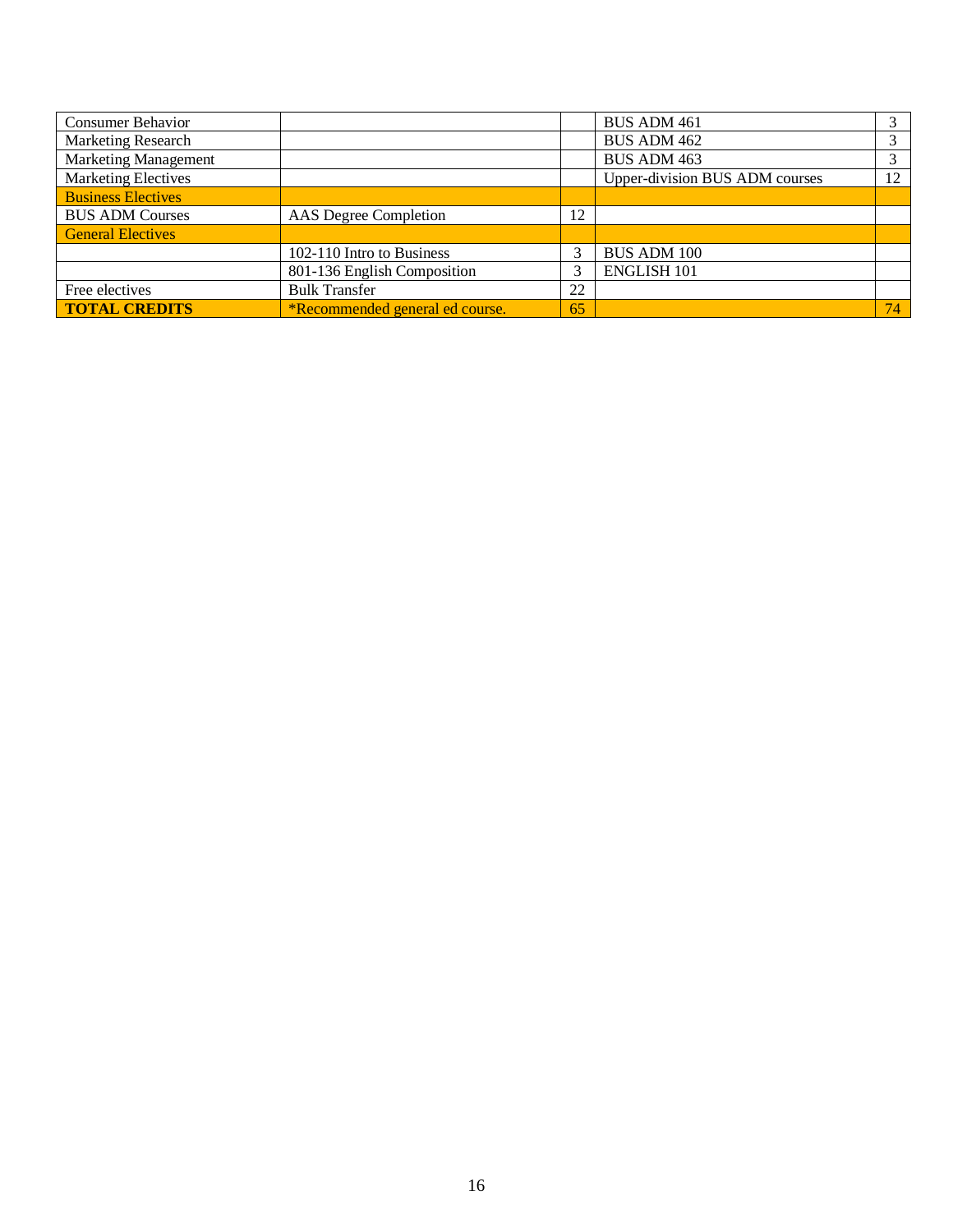#### **Appendix A.7: Program-to-Program Transfer Table**

### **Moraine Park Technical College Business Management and Administration AAS Business Management (10-102-3) to The Board of Regents of the University of Wisconsin System on behalf of University of Wisconsin-Milwaukee (UWM) Lubar School of Business BBA Supply Chain & Operations Management**

| <b>Degree Requirement</b>             | <b>Moraine Park Coursework</b>                          |                          | <b>UWM Coursework</b>                   | $\mathbf{C}\mathbf{r}$   |
|---------------------------------------|---------------------------------------------------------|--------------------------|-----------------------------------------|--------------------------|
| <b>GER Requirements</b>               | See Appendix B for Gateway courses<br>that fulfill GERs |                          |                                         |                          |
| Oral and Written Comm-Part A          |                                                         |                          | <b>ENGLISH 102</b>                      | $\mathfrak{Z}$           |
| Oral and Written Comm-Part B          |                                                         |                          | Various courses (see Appendix B)        | $\overline{3}$           |
| Quantitative Literacy-Part A          | 804-118 Intermediate Algebra*                           | $\overline{\mathcal{L}}$ | <b>MATH 105</b>                         |                          |
| Quantitative Literacy-Part B          |                                                         |                          | See Business Foundation section         | $\overline{\phantom{a}}$ |
| Foreign Language                      |                                                         |                          | Two years HS (or two semesters college) | $\sim$                   |
| Art (3 credits)                       |                                                         |                          | Various courses (see Appendix B)        | 3                        |
| Humanities (6 credits)                | 809-166 Intro Ethics Theory & Apps*                     | 3                        | PHILOS 241                              |                          |
|                                       |                                                         |                          | Various courses (see Appendix B)        | 3                        |
| Natural Science (6 credits)           |                                                         |                          | Various courses (see Appendix B)        | 3                        |
| (including one lab)                   |                                                         |                          | Various courses (see Appendix B)        | $\overline{3}$           |
| Social Science (6 credits)            | 809-198 Intro to Psychology* or other                   | 3                        | PSYCH 101                               |                          |
|                                       | 809-172 Intro to Diversity Studies*                     | 3                        | SOCIOL 224                              |                          |
| <b>Cultural Diversity</b>             | Met by 809-172                                          | $\overline{a}$           |                                         |                          |
| <b>Business Foundation Courses</b>    |                                                         |                          |                                         |                          |
| Principles of Microeconomics          |                                                         |                          | ECON 103                                | $\mathfrak{Z}$           |
| Principles of Macroeconomics          |                                                         |                          | <b>ECON 104</b>                         | 3                        |
| Intro to Financial Accounting         |                                                         |                          | <b>BUS ADM 201</b>                      | $\overline{4}$           |
| Intro to Infor Technology Mgt         |                                                         |                          | <b>BUS ADM 230</b>                      | $\overline{4}$           |
| Quant Models for Bus/Calc Srvy        |                                                         |                          | MATH 208 or 211                         | $\overline{4}$           |
| Public Speak/Bus & Prof Comm          | 801-198 Speech* or                                      | 3                        | COMMUN 103 or                           |                          |
|                                       | 801-196 Oral/Interpersonal Comm*                        |                          | <b>COMMUN 101</b>                       |                          |
| <b>Business Core Courses</b>          |                                                         |                          |                                         |                          |
| Managerial Accounting                 |                                                         |                          | <b>BUS ADM 202</b>                      | 3                        |
| <b>Stat Modeling in Bus Analytics</b> |                                                         |                          | <b>BUS ADM 210</b>                      | $\overline{4}$           |
| Career & Professional Dvlp            |                                                         |                          | BUS ADM 300                             | 1                        |
| Organizations                         | <b>AAS</b> Degree Completion                            | 3                        | BUS ADM 330                             |                          |
| Principles of Finance                 | 101-134 Intro to Finance                                | 3                        | <b>BUS ADM 350</b>                      |                          |
| Principles of Marketing               | 104-102 Marketing Principles                            | 3                        | BUS ADM 360                             |                          |
| Intro to Supply Chain Mgt             |                                                         |                          | <b>BUS ADM 370</b>                      | $\overline{3}$           |
| <b>Business Law I</b>                 | 105-160 Business Law                                    | 3                        | <b>BUS ADM 391</b>                      |                          |
| <b>Management Analysis</b>            |                                                         |                          | <b>BUS ADM 600</b>                      | $\overline{3}$           |
| <b>International Bus Req</b>          |                                                         |                          | Approved upper-division BUS ADM crs     | 3                        |
| <b>Supply Chain/Ops Major Reqs</b>    |                                                         |                          |                                         |                          |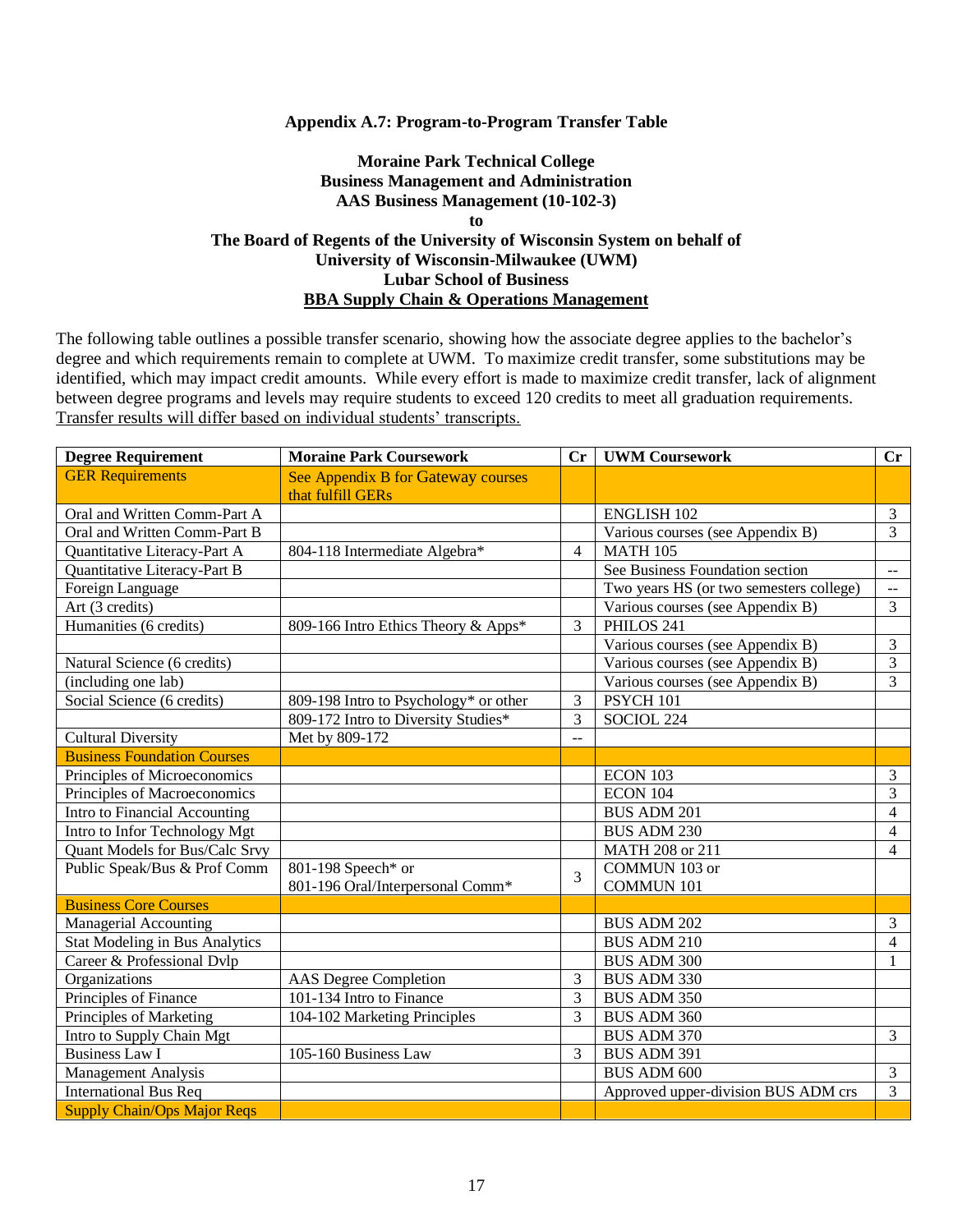| Operations Planning & Control   |                                 |    | <b>BUS ADM 475</b>            |    |
|---------------------------------|---------------------------------|----|-------------------------------|----|
| Logistics & Transportation Mgt  |                                 |    | <b>BUS ADM 476</b>            |    |
| Purchasing & Supply Mgt         |                                 |    | <b>BUS ADM 477</b>            | 3  |
| <b>Supply Chain Analytics</b>   |                                 |    | <b>BUS ADM 478</b>            | 3  |
| Major Electives                 |                                 |    | Select upper-division courses | 6  |
| Enterprise Plan in Supply Chain |                                 |    | <b>BUS ADM 576</b>            |    |
| <b>Business Electives</b>       |                                 |    |                               |    |
| <b>BUS ADM Courses</b>          | AAS Degree Completion           |    |                               |    |
| <b>General Electives</b>        |                                 |    |                               |    |
|                                 | 102-110 Intro to Business       |    | <b>BUS ADM 100</b>            |    |
|                                 | 801-136 English Composition     | 3  | <b>ENGLISH 101</b>            |    |
| Free electives                  | <b>Bulk Transfer</b>            | 22 |                               |    |
| <b>TOTAL CREDITS</b>            | *Recommended general ed course. | 65 |                               | 74 |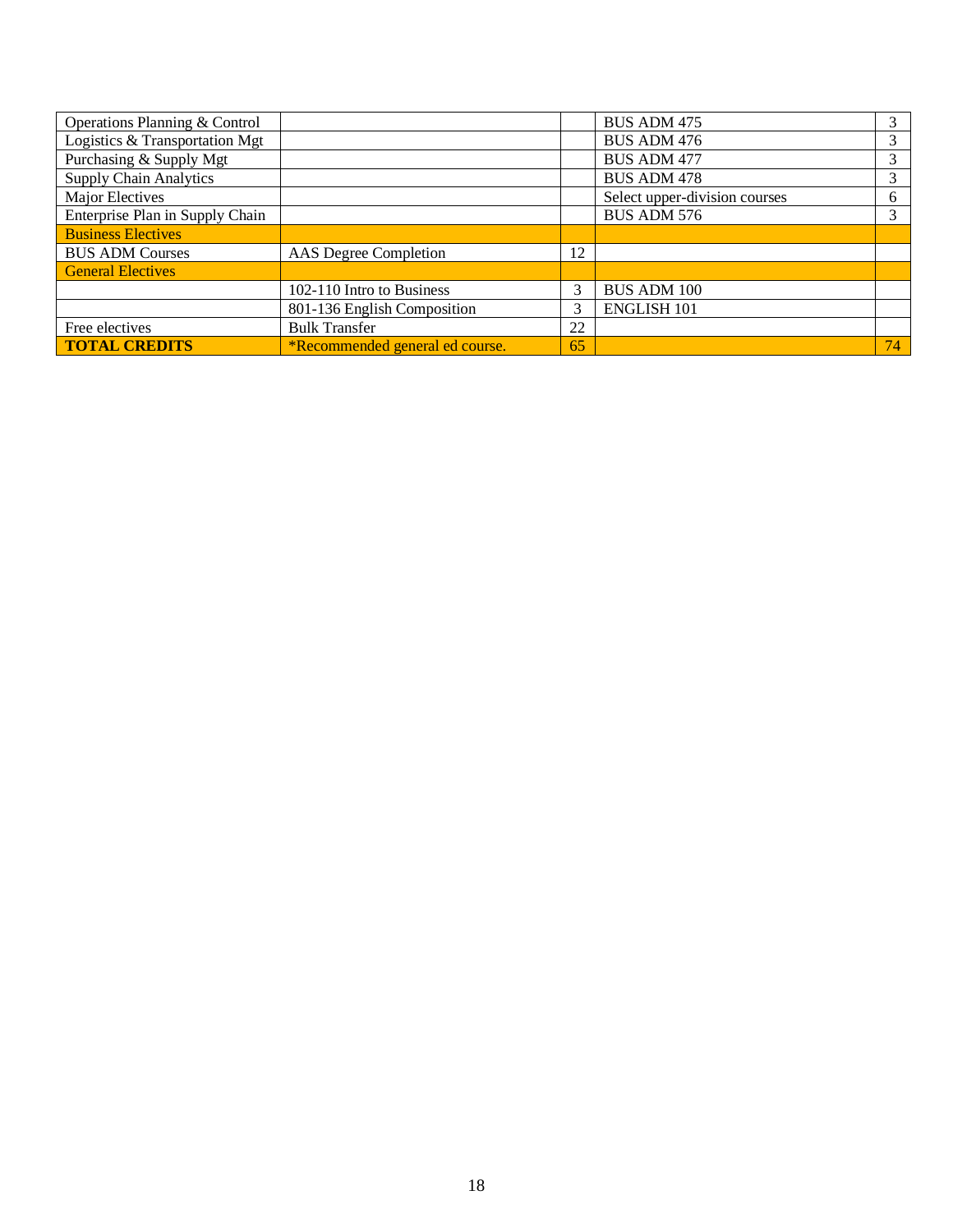### **Appendix B: University General Education Requirements (GER)**

## **Moraine Park Technical College Business Management and Administration AAS Business Management (10-102-3)**

**to**

### **The Board of Regents of the University of Wisconsin System on behalf of University of Wisconsin-Milwaukee (UWM) Lubar School of Business BBA Business Degrees (Accounting, Finance, General Business, Human Resources Management, Information Technology Management, Marketing, Supply Chain & Operations Management)**

General Education Requirements (GER) give structure to each student's education while providing the student the greatest possible freedom to design an individual academic program. These requirements include two major categories: **competency** and **distribution**.

**Competency** requirements are designed to assure proficiency in oral and written communication (OWC Parts A & B), quantitative literacy (QL Parts A & B), & foreign languages.

**Distribution** requirements are designed to provide students with a broad body of knowledge in the areas of the arts, humanities, natural sciences, and social sciences as a foundation for specialization.

The table below outlines the University of Wisconsin-Milwaukee's GER requirements. Note that College of Letters and Science majors must complete GER coursework beyond what is listed here. Some programs/majors will require specific coursework for certain competency and distribution requirements. Consult with an advisor early in your academic career to ensure that you choose the best coursework for your intended program of study.

| <b>GER Category</b>              | Min. Credits | <b>Fulfilled by</b>                                                       |  |
|----------------------------------|--------------|---------------------------------------------------------------------------|--|
| <b>Competency Requirements</b>   |              |                                                                           |  |
| OWC-A                            | $0 - 3$      | 1. C or higher in ENGLISH 102 or equivalent                               |  |
|                                  |              | 2. An appropriate placement score or recognized test credit               |  |
| OWC-B                            | 3            | An approved advanced course with a significant written or oral            |  |
|                                  |              | communication component.                                                  |  |
| QL-A                             | $0 - 3$      | 1. C or higher on approved math coursework at UWM or in transfer          |  |
|                                  |              | 2. An appropriate placement score or recognized test credit               |  |
| $QL-B$                           | 3            | An approved course as determined by the major. QL Part B courses          |  |
|                                  |              | make significant use of quantitative tools in the context of other course |  |
|                                  |              | material.                                                                 |  |
| Foreign Language                 | $0 - 6$      | 1. Successfully passing two consecutive years of high school-level        |  |
|                                  |              | instruction in a single foreign language,                                 |  |
|                                  |              | 2. Successfully passing two consecutive semesters of college-level        |  |
|                                  |              | instruction in a single foreign language, or                              |  |
|                                  |              | 3. Demonstrating foreign language ability equivalent to two semesters of  |  |
|                                  |              | a single foreign language by earning a satisfactory score on an           |  |
|                                  |              | approved placement, proficiency, departmental, or other examination.      |  |
| <b>Distribution Requirements</b> |              |                                                                           |  |
| Arts                             | 3            | A course in the history, philosophy, theory, or practice of the creative  |  |
|                                  |              | and interpretive arts.                                                    |  |
| Humanities                       | 6            | Two courses that address questions, issues, and concepts basic to the     |  |
|                                  |              | formation of character and the establishment of values in a human         |  |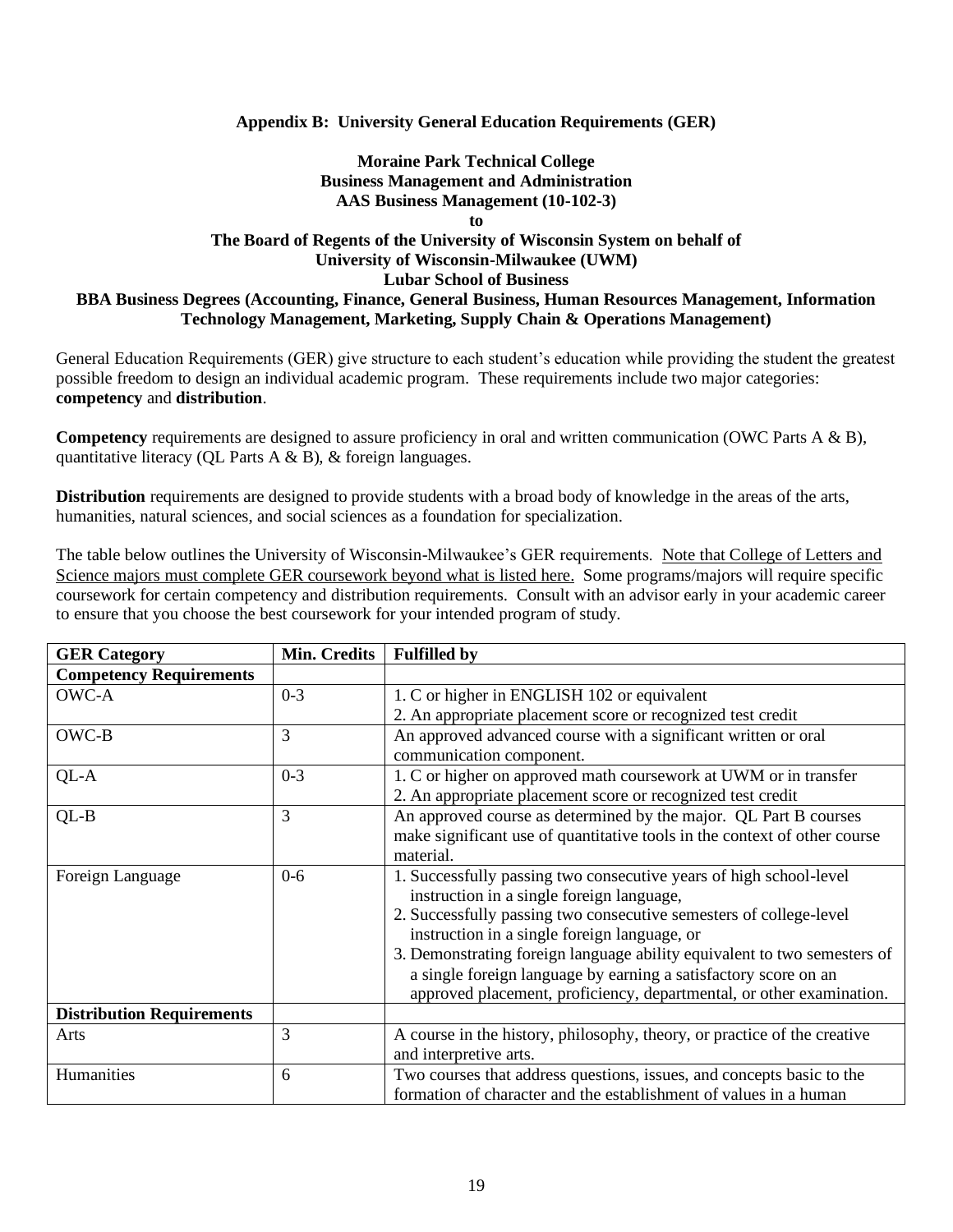|                           |         | context. Common subject areas include art history, history, language<br>and literature, philosophy, religious studies, and film and media studies. |
|---------------------------|---------|----------------------------------------------------------------------------------------------------------------------------------------------------|
| <b>Natural Sciences</b>   | 6       | At least two courses; one must include laboratory or field experience                                                                              |
|                           |         | illustrating the generation and testing of data and the application of                                                                             |
|                           |         | concepts and knowledge to the solution of problems.                                                                                                |
| Social Sciences           | 6       | Two courses dealing with the study of human behavior, human cultural                                                                               |
|                           |         | and physical variation and evolution, and the organization, development,                                                                           |
|                           |         | and consequences of human activity, both past and present.                                                                                         |
| <b>Cultural Diversity</b> | $0 - 3$ | As part of the distribution requirements, one course must pertain to the                                                                           |
|                           |         | study of the life experiences of African Americans, Latino/Hispanic                                                                                |
|                           |         | Americans, American Indians, or Asian Americans.                                                                                                   |

### **Moraine Park Technical College GER Transfer Courses**

The following list can be consulted to find Moraine Park courses that meet UWM GER requirements. This list is not meant to be exhaustive. There may be additional Moraine Park courses that are transferrable as GER equivalents. Please consult with an advisor; both Transferology (www.transferology.com) and the Transfer Equivalency Database (TED) (ted.uwm.edu) offer searchable databases that indicate GER status.

Competency—OWC-A:

N/A

Competency—OWC-B:

801-197 Technical Reporting

Competency—QL-A:

804-118 Intermediate Algebra w/ Apps 804-195 College Algebra w/ Apps

804-196 Trigonometry w/ Apps

Competency—QL-B:

804-189 Introductory Statistics

Competency—Foreign Language:

*College coursework in a foreign language through the second semester.*

Distribution-Arts:

### N/A

Distribution—Humanities:

Distribution—Natural Sciences (+ indicates lab credit):

806-134 General Chemistry 806-143 College Physics 1

801-198 Speech 809-166 Intro to Ethics: Theory & Application

806-177 Gen Anatomy & Physiology 806-179 Adv Anatomy & Physiology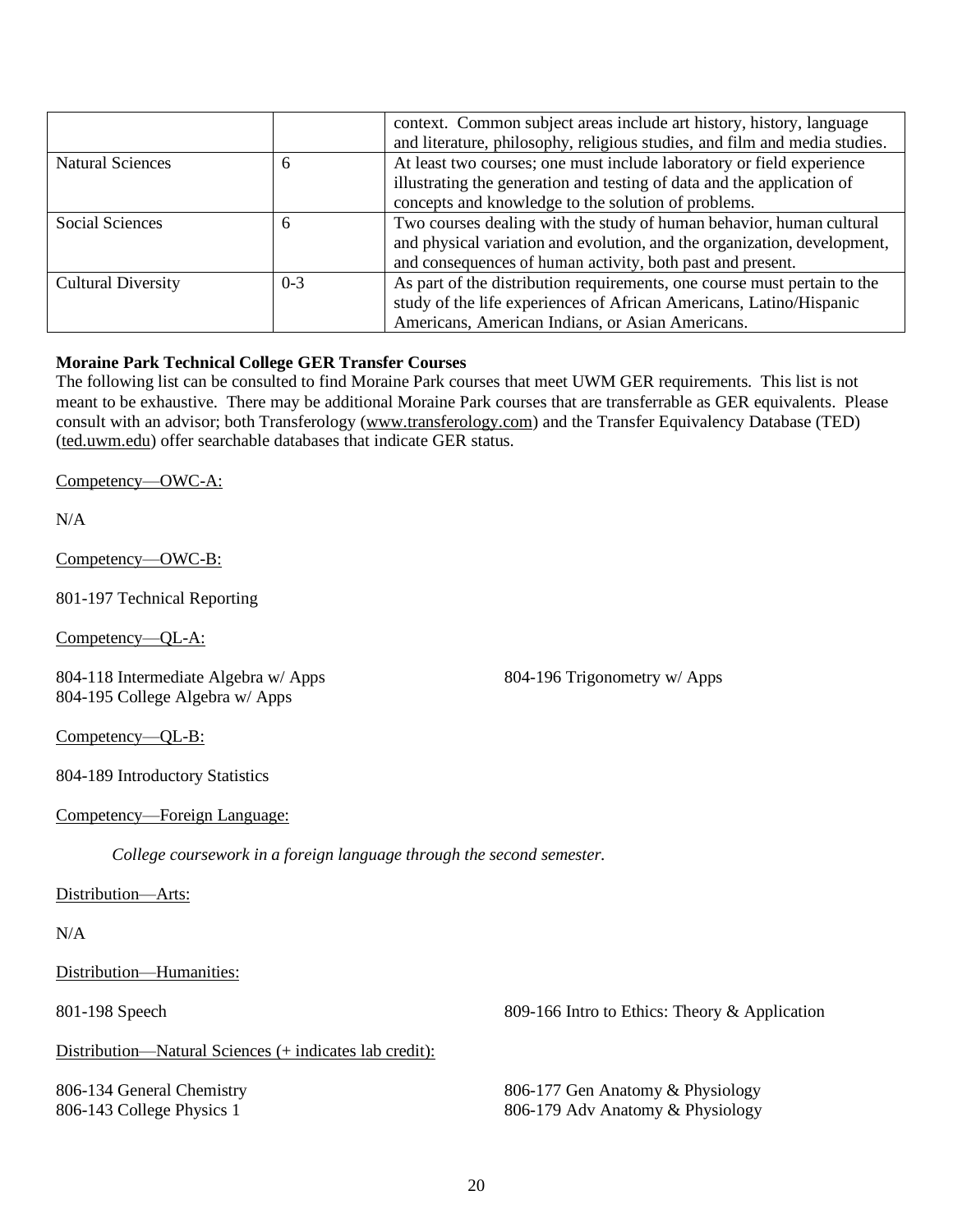806-186 Intro to Biochemistry 806-189 Basic Anatomy

Distribution-Social Sciences:

801-196 Oral & Interpersonal Communication 809-122 Intro to American Government 809-172 Intro to Diversity Studies 809-188 Developmental Psychology

Cultural Diversity:

809-172 Intro to Diversity Studies

806-197 Microbiology

809-195 Economics 809-196 Intro to Sociology 809-198 Intro to Psychology 809-199 Psychology of Human Relations